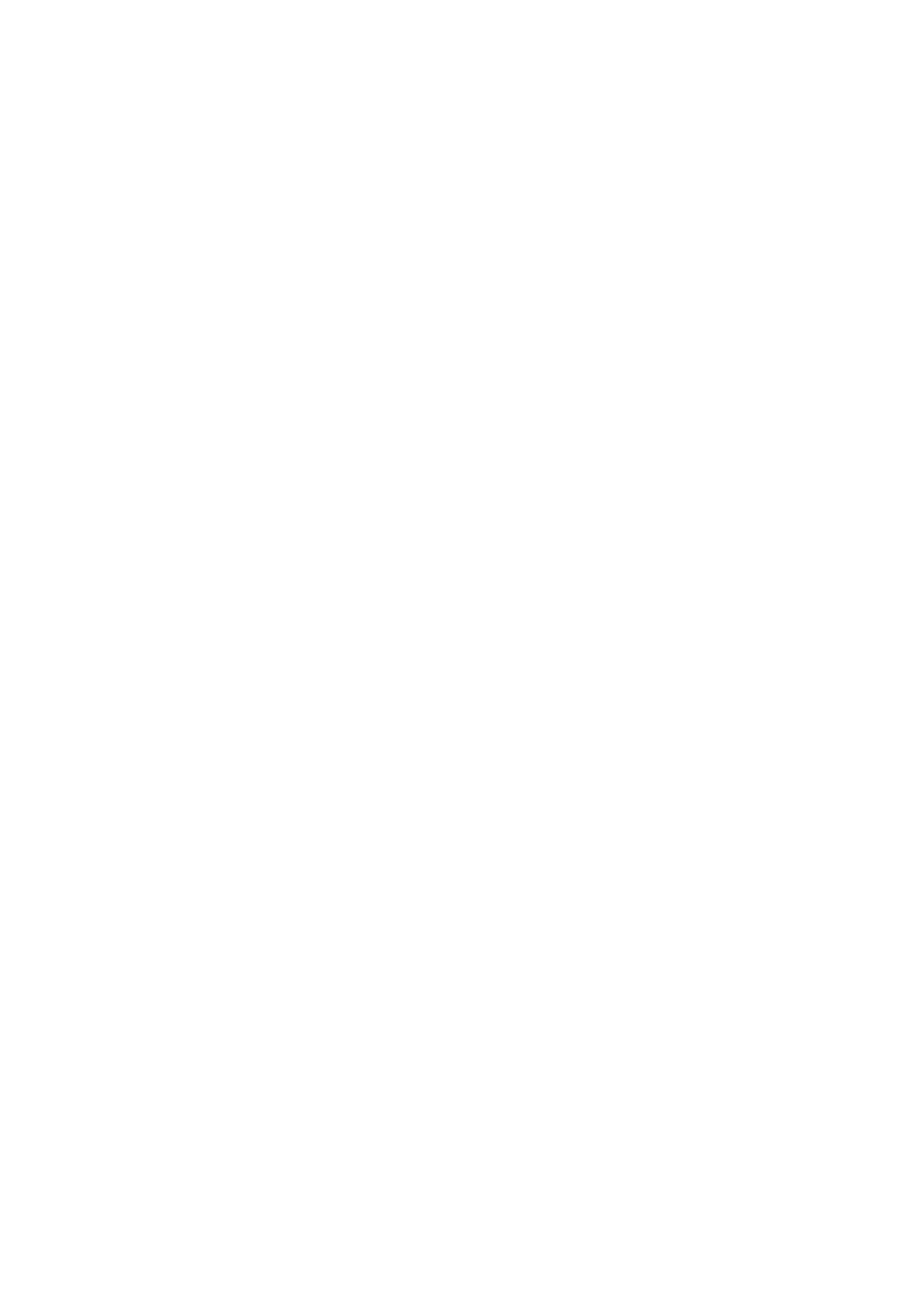

## **Artificial Intelligence and Political Science**

Alfredo G. A. Valladão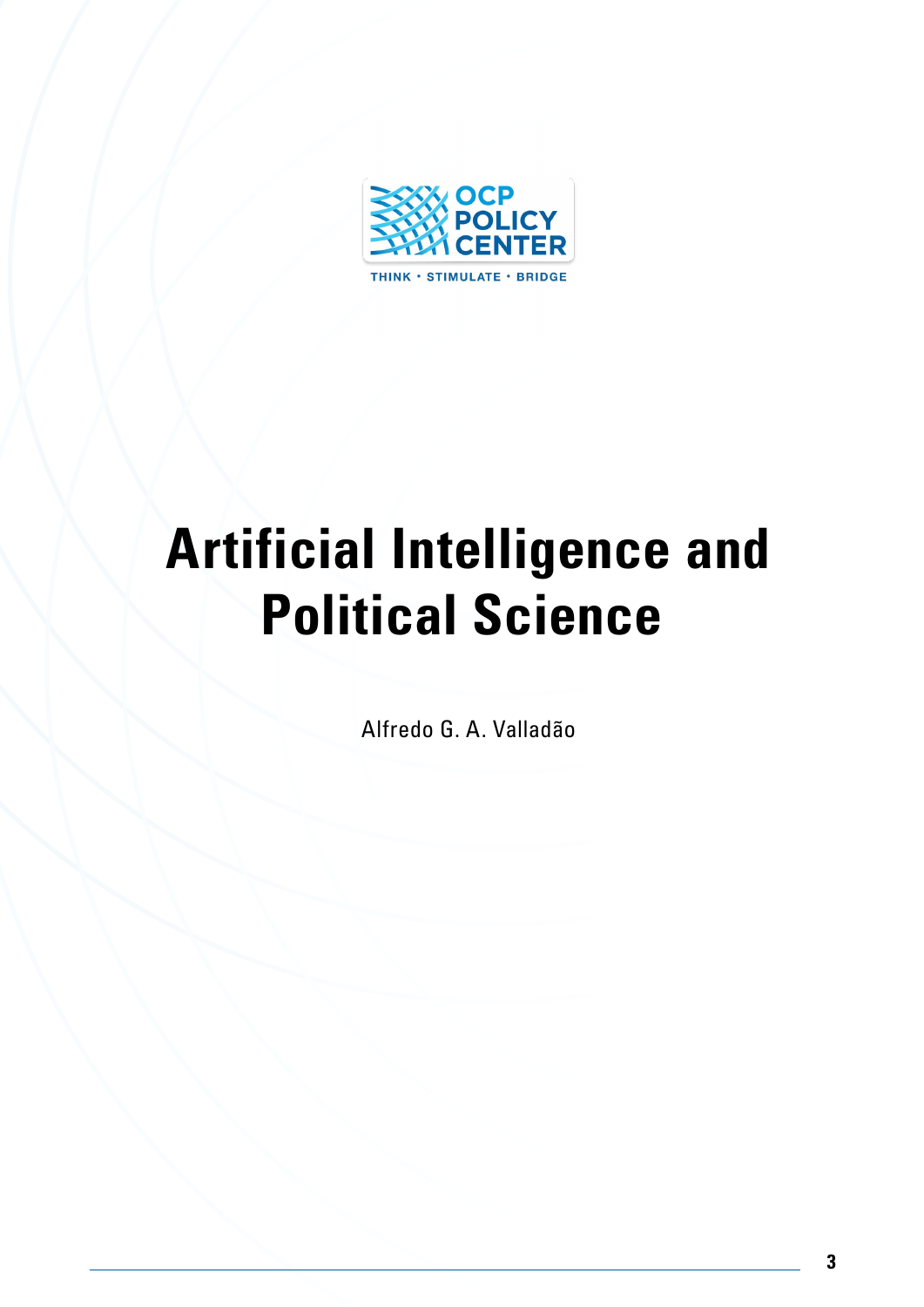#### **About OCP Policy Center**

The OCP Policy Center is a Moroccan policy-oriented think tank based in Rabat, Morocco, striving to promote knowledge sharing and to contribute to an enriched reflection on key economic and international relations issues. By offering a southern perspective on major regional and global strategic challenges facing developing and emerging countries, the OCP Policy Center aims to provide a meaningful policy-making contribution through its four research programs: Agriculture, Environment and Food Security, Economic and Social Development, Commodity Economics and Finance, Geopolitics and International Relations.

On this basis, we are actively engaged in public policy analysis and consultation while promoting international cooperation for the development of countries in the southern hemisphere. In this regard, the OCP Policy Center aims to be an incubator of ideas and a source of forward thinking for proposed actions on public policies within emerging economies, and more broadly for all stakeholders engaged in the national and regional growth and development process. For this purpose, the Think Tank relies on independent research and a solid network of internal and external leading research fellows.

One of the objectives of the OCP Policy Center is to support and sustain the emergence of wider Atlantic Dialogues and cooperation on strategic regional and global issues. Aware that achieving these goals also require the development and improvement of Human capital, we are committed through our Policy School to effectively participate in strengthening national and continental capacities, and to enhance the understanding of topics from related research areas.

In parallel to this, we strive to build a strong Young Professionals Network of emerging leaders dedicated to Africa's transformation, by providing original and stimulating opportunities for involvement with a rising generation of new decision makers in various sectors.

#### OCP Policy Center

Ryad Business Center – South, 4th Floor – Mahaj Erryad - Rabat, Morocco Email : contact@ocppc.ma / Phone : +212 5 37 27 08 08 / Fax : +212 5 37 71 31 54 Website: www.ocppc.ma

© OCP Policy Center. All rights reserved

The views expressed in this publication are those of the authors and do not reflect those of their institutions.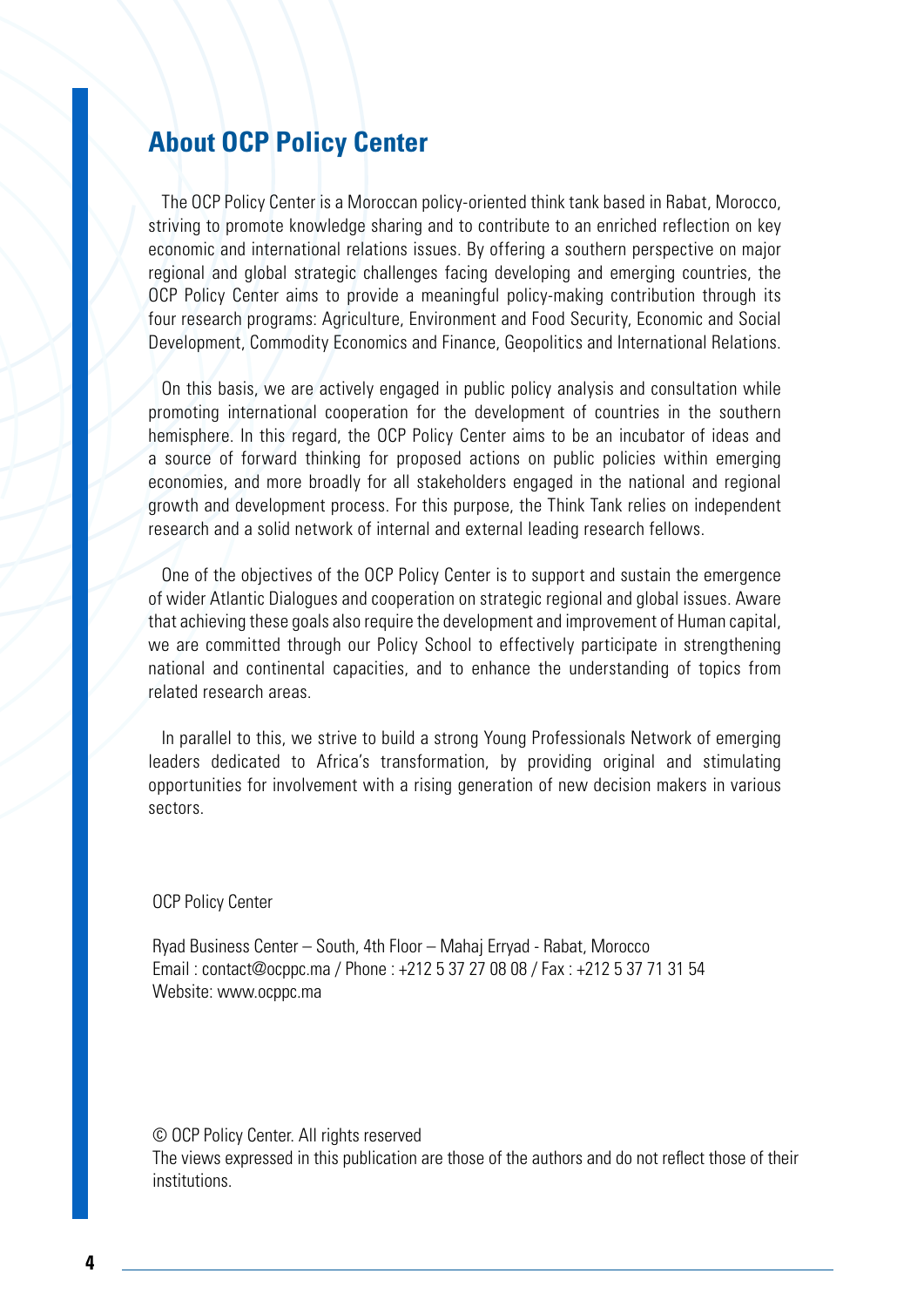#### **About the Author**

#### **ALFREDO G. A. VALLADÃO**

Alfredo G. A. Valladão is a Professor at the Paris School of International Affairs (PSIA) of Sciences Po Paris and a Senior Research Fellow at OCP Policy Center who focus on international affairs, geopolitics, global economics, Brazil and Latin America. Alongside these positions, he is President of the Advisory Board at EU-Brazil association in Brussels, Member International Advisory Board of CEBRI (Brazilian Center for International Relations – Rio de Janeiro), Member of the Comité des Rencontres Internationales de Genève (RIG), Director of the Latin America Research Chair at CESEM-HEM in Morocco and a columnist for Radio France Internationale (RFI). Former member of the Board of Trustees of UNITAR (2009-1015), and former Director of the Mercosur Chair of Sciences Po (1999- 2010) and Coordinator of the Working Group on EU-Mercosur Negotiations and of the International Conference of Fort Copacabana on European-South American Defense and Security Dialogue. Professor Valladão has published extensively on geopolitics, global economics, regional integration and trade negotiations, Brazil and Latin America. He holds a PhD summa cum laude in Political Sciences from Sciences Po Paris.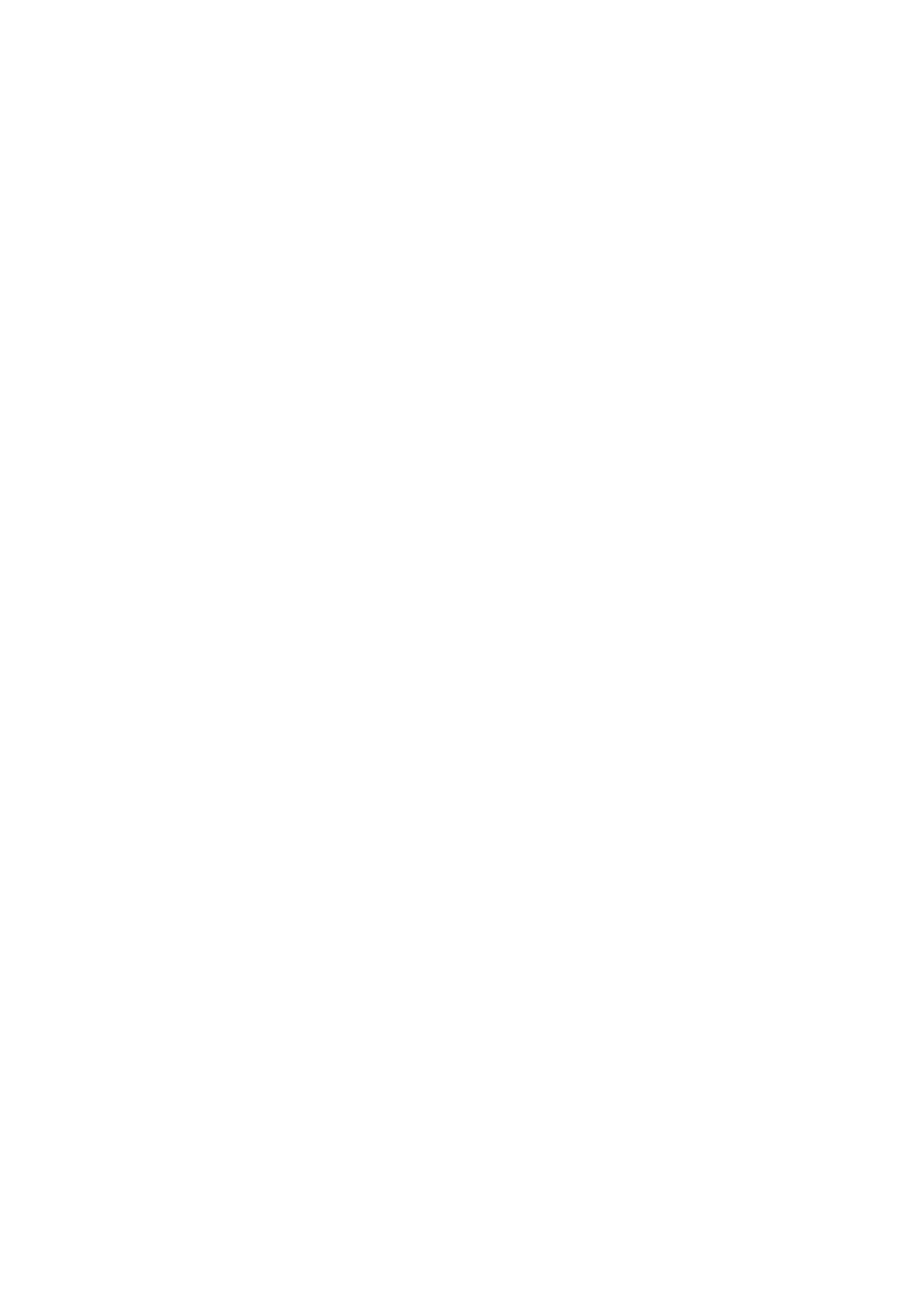#### **Abstract**

The future of representative democracy is uncertain. The gradual consolidation of its institutions, procedures, cultural and ideological references, was directly congruent with the evolution of the industrial age economic and social compound. But this historical social pattern is melting down. Fordism's "mass production for mass consumption" – staged by mass media – was the main paradigm of last century's political systems. Vertically structured power nodes linked into chains of "intermediate bodies": trade unions, business groups, political parties and parliaments, hierarchical judicial systems, governmental departments and agencies, military and police forces, one-way media outlets… Big Labor, Big Business, Big Government and Big Media. Now, in its race for survival, the Fordist model has hit an environmental, economic and social wall, creating the possibility of a new paradigm. "Global Fordism," transnational constraints and threats, ubiquitous information and disinformation, new disruptive technologies, permanent innovation, and the emergence of cyberspace as a new "territorial" reference, is accelerating an epochal social and political transformation. Customized networked production for customized network consumption – under a cloud of interactive personalized communications – is at the core of the expansion of a new "digital" social pattern.

What are the implications for our decades old – sometimes centuries old – political references and systems? Traditional vertical institutions are now fighting for survival, while throngs of individual and ad hoc collective actors – horizontally linked by constant intercommunications – are busily trying to assert themselves through new forms of social organization. The old world counteroffensive tries to reestablish control through different forms of "technototalitarianism," "illiberal democracy," or even some mild "liberal paternalism." While the new world thrives on decentralization, territorial "clusters," ephemeral "movements," entrepreneurial disruption, and "start-up politics" that try to reconcile horizontally defined goals with vertical decision-making. More ominous: many dream of an Artificial Intelligence mechanism as a legitimate authority, a non-human guarantor of last resort, that could deliver a "neutral," "common good," and political power structure.

In order to analyze – and act upon – this great civilizational revolution, we need new conceptual tools. The present political and social sciences are wanting. They were developed in close symbiosis with industrial era mechanical "hard" sciences. This paper tries to contribute to the effort of building new foundations for the "digital" 21st century political and social sciences by tapping into cognitive sciences and AI insights – particularly "neural networks" research – as a metaphor for understanding contemporary mutations in social history. Looking at human society's dynamics as a self-organizing "recurrent neural network," in order to apprehend the path and challenges of future of political power, government and governance.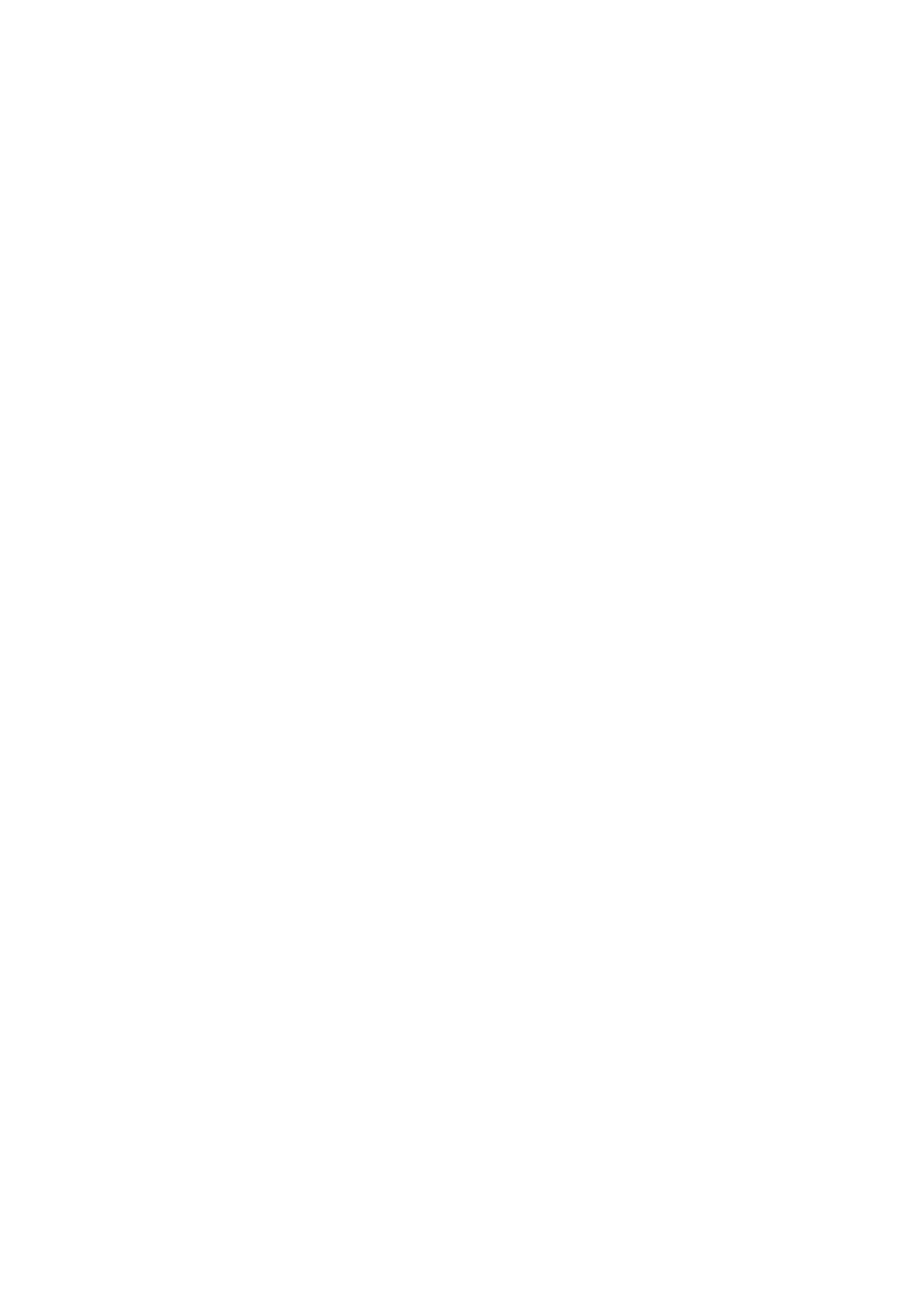### **Artificial Intelligence and Political Science**

Contemporary "political science" – an evolvement of what Enlightenment and 19th century philosophers called "political economy" at the beginning of the industrial age – is facing a defining moment. The challenge is how to build new foundations and new intellectual and scientific tools more suited for analyzing the present social, economic, and political upheaval. It is a very tall order that can only be pursued through various parallel and contradictory pathways. This paper tries to explore Artificial Intelligence (AI) insights as a metaphor for understanding mutations in social history – particularly, through the earliest intuitions developed during the last three decades by Henri Atlan in his works on "neuron-like automata networks," and the emergence of "intentional procedures" in "self-organizing neural networks."1

#### **Bewailing Weepers of the "International Liberal Order"**

There is considerable angst about the state and future of representative democracy and the socalled "international liberal order." Throughout the Western world, academics, politicians, think-tankers, editorialists and/or consultants are lamenting the decay of democratic regimes and the demise of the post-WWII US-guaranteed "world order." Reasons to worry are abound, seen through events such as the rise of anti-systemic populist movements, the growing appeal enjoyed by authoritarian governments solutions (from 'illiberal democracy" to China's Party-state), the disempowerment of political and economic multilateral institutions, the aggressive "unilateralism" of Donald Trump, and the resurgence of confrontational geopolitics. However, most of the hand-wringing ends up in calls to "save" the peculiar – and threatened – half-century old Western way of politics. As if it was the ultimate and only social model capable of preserving basic individual freedoms, the rule of law, accountable government and equitable economic prosperity. A sort of pessimistic "end of history" outlook, shared by a rich old-boys club dwelling on "it-was-better-before."

There are certainly mitigating circumstances for the re-emergence of such a Spenglerian<sup>2</sup> mood  $$ incidentally, a recurrent and depressing belief ingrained in European and North American cultures. We live in an era of radical and rapid change, at least as disruptive as the second industrial revolution at the beginning of the 20th century. From Ford to Google, mass production for mass consumption – enabled by mass communications – has swept the United States then Europe, Japan-the Asian 'Tigers', and then most of the world after the end of the Cold War. But this global social compound has hit an environmental breaking point, as well as rigid and shrinking limits on solvable demand and productivity gains<sup>3</sup>. The deep 2008 financial crisis shattered the conviction that massive private and public indebtedness could still be a one-size-fits-all lifeline, even temporarily. Salvation today, relies in the advent of a successor socialeconomic paradigm built around different approaches on how to understand and operate the so-called new

<sup>1.</sup> ATLAN H. & LOUZON Y. (2010): "Emergence of Intentional Procedures in Self-Organizing Neural Networks", In: Carsetti A. (ed.), Causality, Meaningful Complexity and Embodied Cognition, Theory and Decision Library A 46, Springer Sciences+Business Media B.V., 2010; ATLAN H. (1998), "Intentional self-organization. Emergence and reduction. Towards a physical theory of intentionality", Thesis Eleven 52:5-34, Sage, Stockholm 1998;

<sup>2.</sup> SPENGLER, O (1991): The Decline of the West, Oxford University Press, US, 1991. (First published in 1918).

<sup>3.</sup> VALLADÃO, A. G. A. (2014): "Masters of the Algorithms. The Geopolitics of the New Digital Economy from Ford to Google, Wider Atlantic Paper Series, The German Marshall Fund of the United States, Washington, 2014.

www.gmfus.org/wp-content/blogs.dir/1/files\_mf/1399061479Valladao\_MastersoftheAlgorithms\_Apr14\_web.pdf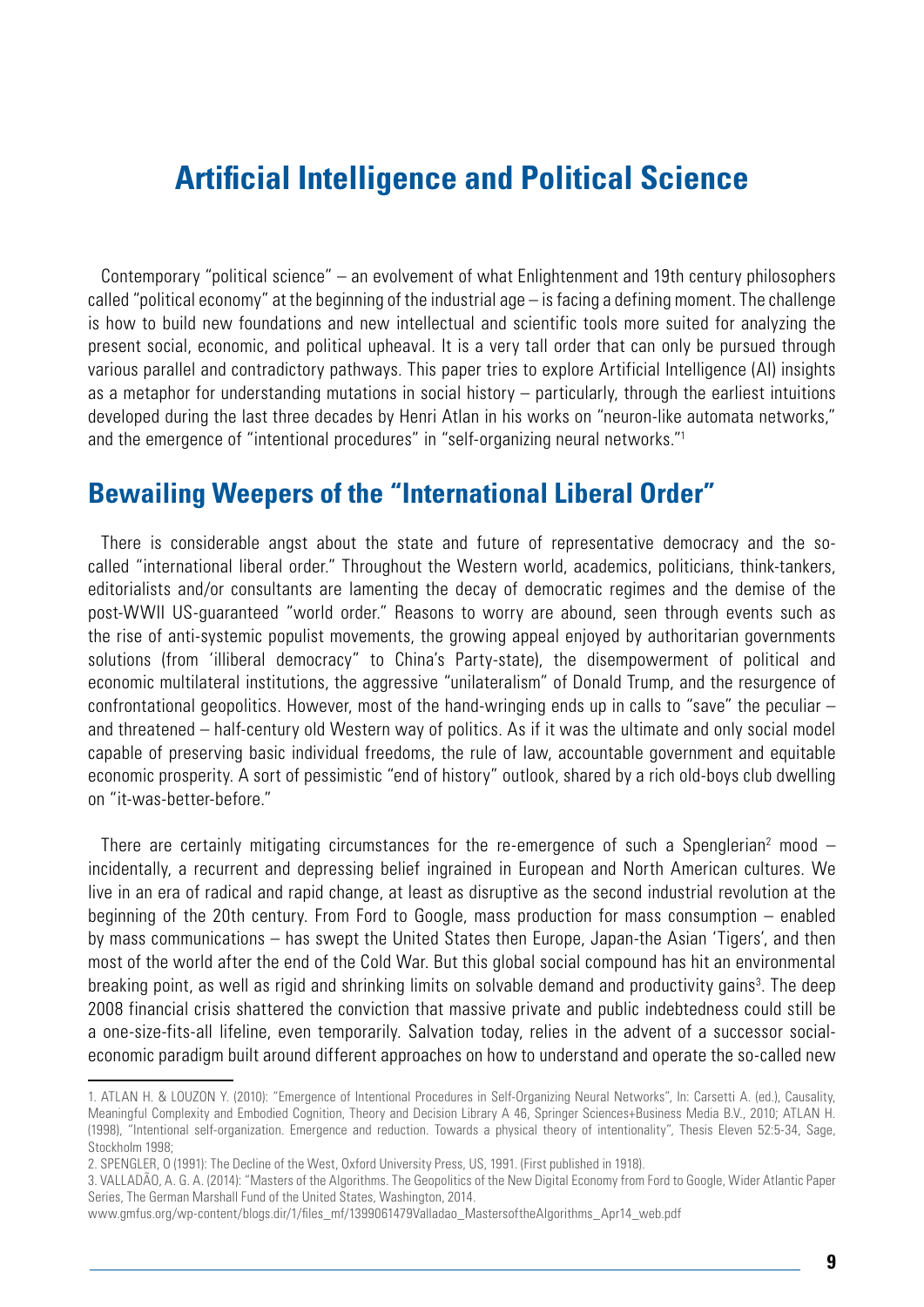"digital" technologies. Customized networked production for customized networked consumption – thriving under a "cloud" of interactive tailor-made or personalized communications – is at the heart of what could evolve, gradually or chaotically, into a new "stable" social "pattern." And there is a pervasive feeling that such a profound metamorphosis of human life, and the way humans live their lives, will have a deep impact on political power structures and all traditional regulatory frameworks – at local, national and transnational levels.

In fact, economists, sociologists and political scientists alike, struggle to understand the meltdown of a historically consolidated process of production, consumption and communication that still provides the references, standards and benchmarks for all modern social sciences. Established ideological viewpoints, time-tested hypotheses about social, economic or political behavior, as well as traditional intellectual tools of measurement and assessments, seem overtaken by the new realities. Lacking a robust flow of fully innovatory inputs from social sciences, the politically influential Western academia and think tanks are losing influence to social media's "post-truth" activism. They try to compensate by selling "business as usual" formulas as urgent prescriptions, wrapped in Cassandra-like arguments – an alarmism shared by many established political parties and NGOs. No wonder that politicians and high-officials, searching for clues for solving intractable and undecipherable new problems, often complain about being drowned in an ocean of contradictory opinions and recipes: "We don't need 'problematics', we want 'solutionatics'!"

#### **An AI Re-Wiring of "Political Economy"**

Social sciences – from Enlightenment to our time – emerged from the industrial age. Their separation into many disciplines and their increasing sophistication – thanks to the intellectual and physical contributions from the "scientific revolution" – were embedded into the stream of the successive avatars of this civilizational paradigm. This form of industrial archetype was so disruptive and powerful that it transformed the whole life of humankind. It was so long lasting that its economic, social, and political operating codes ended up being considered as an insuperable material and mental horizon. Now, its capacity to regenerate itself as the main universal social matrix, and to maintain at once its basic codes, is rapidly dwindling. This endgame is wreaking havoc on all industrial era political systems and on the elemental references of political and other modern social sciences. But the so-called "digital age" is opening new paths. This moment of epochal transition, and the concepts for understanding it have become more and more dependent on the use of fastevolving new technologies and scientific knowledge. Today, AI is at the core of the contemporary scientific revolution. Political protagonists, ideologues and scientists cannot ignore its new tools and conceptual paradigms.

Obviously, this paper's very rough attempt to use AI procedures<sup>4</sup> to re-wire the corpus of "political economy" would not have been possible before the breakdown of the 20th century mass production for mass consumption logic, and the development – and present practical applications – of the new digital technologies. The whole social compact, as well as scientific research and its "marketable" technological fall-outs, are in rapid flux – looking more like a Brownian motion than a tidy straight line. The pace is so "disruptive" and unpredictable that the idea of a purposeful historical direction towards an a priori future "order" has lost its functional relevance. Tomorrow's dominant pattern of a global "political economy" – or, maybe, a fragmented landscape – cannot be predicted (nor "decided") by an individual or a collective political, social or intellectual authority. We live in an increasingly interdependent and interconnected world

<sup>4.</sup> For a clear crash course on the functioning of neural networks: NIELSEN M. (2013): Neural Networks and Deep Learning. e-book, November 25th 2013. http://neuralnetworksanddeeplearning.com/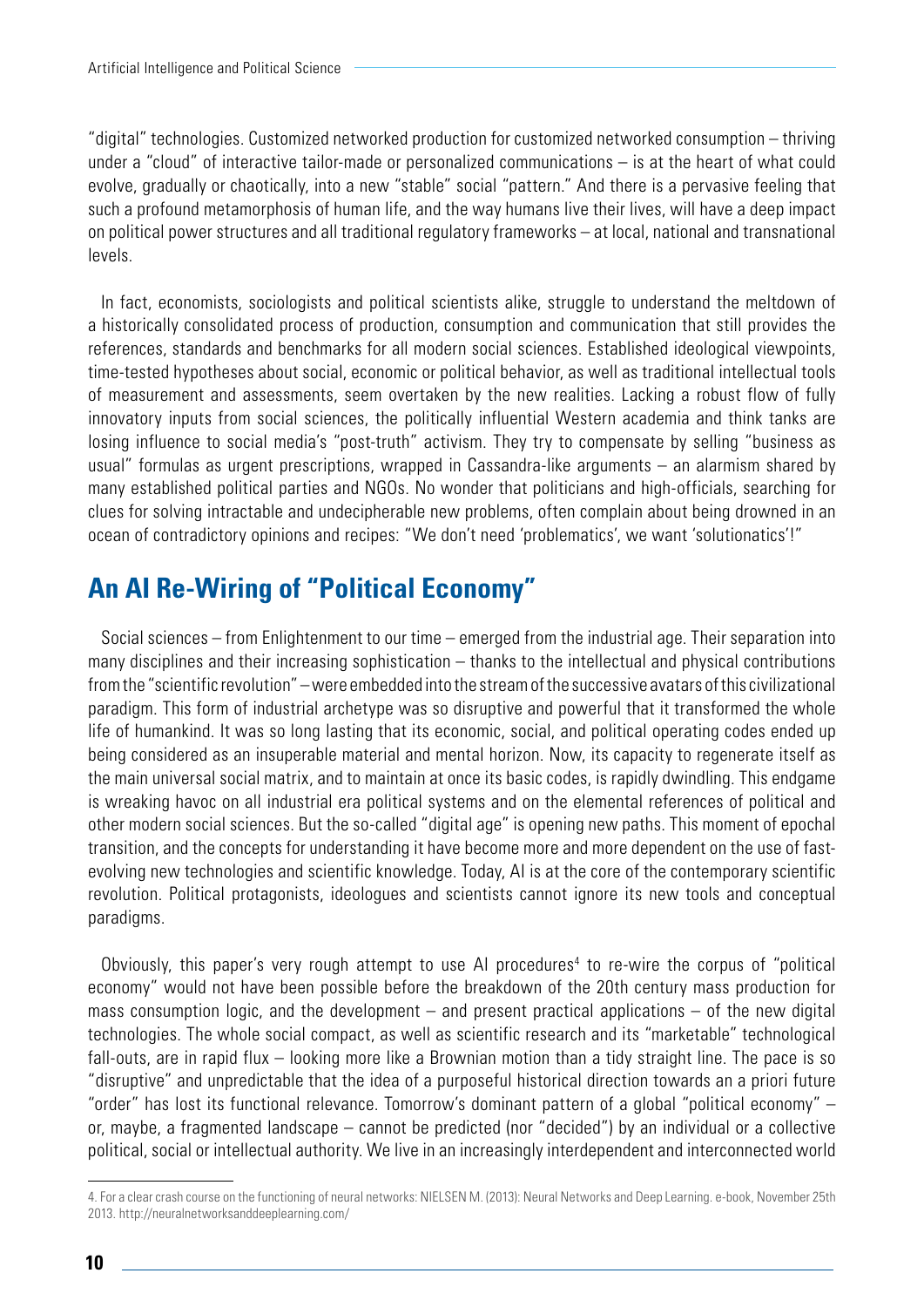where human society is shaping into an all-encompassing "neural network"-like compound. Understanding the internal mechanisms of social and individual interactions that "produce" this concrete network and its political results would be a very promising path for "new" political scientists. As Louzon and Atlan would put it (in a very different context): "We propose a mechanism through which goals and their achievement in goal-directed actions can be emerging properties of self-organizing networks, not initially endowed with intentionality."5

This mechanism is conceived as the combination of a non-supervised feed-forward "learning network" with a "Recurrent Neural Network" (RNN), where the first constitutes the link between the final and initial states of the latter. A thorough analysis of this model is well beyond the purpose of this paper (and of its author's competence). The basic idea is that "the input to the network is the steady state of the RNN," and that "the output of the feed-forward learning network is the initial state of the RNN."6 These reiterative inputs/outputs loops, and their interactions with external constraining (or facilitating) circumstances, will tend to create recognizable stable "patterns" (or "an evolving set of goals"). Which in turn, will constitute new inputs providing both stability and "newness" for the whole neural mechanism.

Applied to social sciences, this vision has the advantage of bypassing the ideological bias of an external "mentalist" intentionality': the fallacy of the omnipotent decision-maker who can predict an unknown political outcome by pre-defining it as an intentional goal that can be reached through "political will" and the implementation of a strategy conceived as a causal chain of actions. In reality, this kind of illusion either ends up with a significantly non-forecasted outcome. Alternatively, the defined "goal" was already a well-known outcome that could be pursued as a relatively simple repetitive process in a distinctly stable "political economy" environment. Ditching this sort of delusion could be a good start for political scientists in order to be more in tune with the present rapidly moving and unpredictable political and economic turmoil.

#### **Social Change as a Recurrent Neural Network**

If humankind is going through an uncertain transition from an old to a new social ordainment, the challenge is to try to understand the omens of this supposed emerging new "order." Particularly, how our ways of producing, consuming and communicating, as well as our local, national and transnational power structures, are impacted by this metamorphosis. And – perhaps – what can be done about it.

Unfolding the AI metaphor: a social "order" can be defined as a "pattern" that emerges from a network of interactions between great numbers of diverse "actors" – from the behavior of each individual to the influence of enduring institutions and organized groups of people and ideas. Actors, of course, are dynamic and polymorphic, which implies that the network itself is dynamical and prone to change. In that context, a "stable pattern" can be considered as just a "moment" in history  $-$  more or less sustainable through time  $$ on these never-ending social interplays<sup>8</sup>. But succeeding historical "patterns" are not static realities. Each one can also be apprehended as a momentarily stable and resilient networked "core," interconnected with an array of less powerful, unstable and peripheral "margins." These complex iterative interconnections, constantly adapting to external constraints, produce incremental changes in the functioning of the network.

<sup>5.</sup> LOUZON Y. & ATLAN H.(2007): "The emergence of goals in a self-organizing network: A non-mentalist model of intentional actions", Neural Networks, Volume 20, Issue 2, Elsevier March 2007.

<sup>6.</sup> ATLAN H. & LOUZON Y. (2010), op.cit.

<sup>7.</sup> Ibidum

<sup>8.</sup> A concept artistically well captured by Lana and Lilly Wachowski with their 1999 prescient Oscar-winning picture "The Matrix".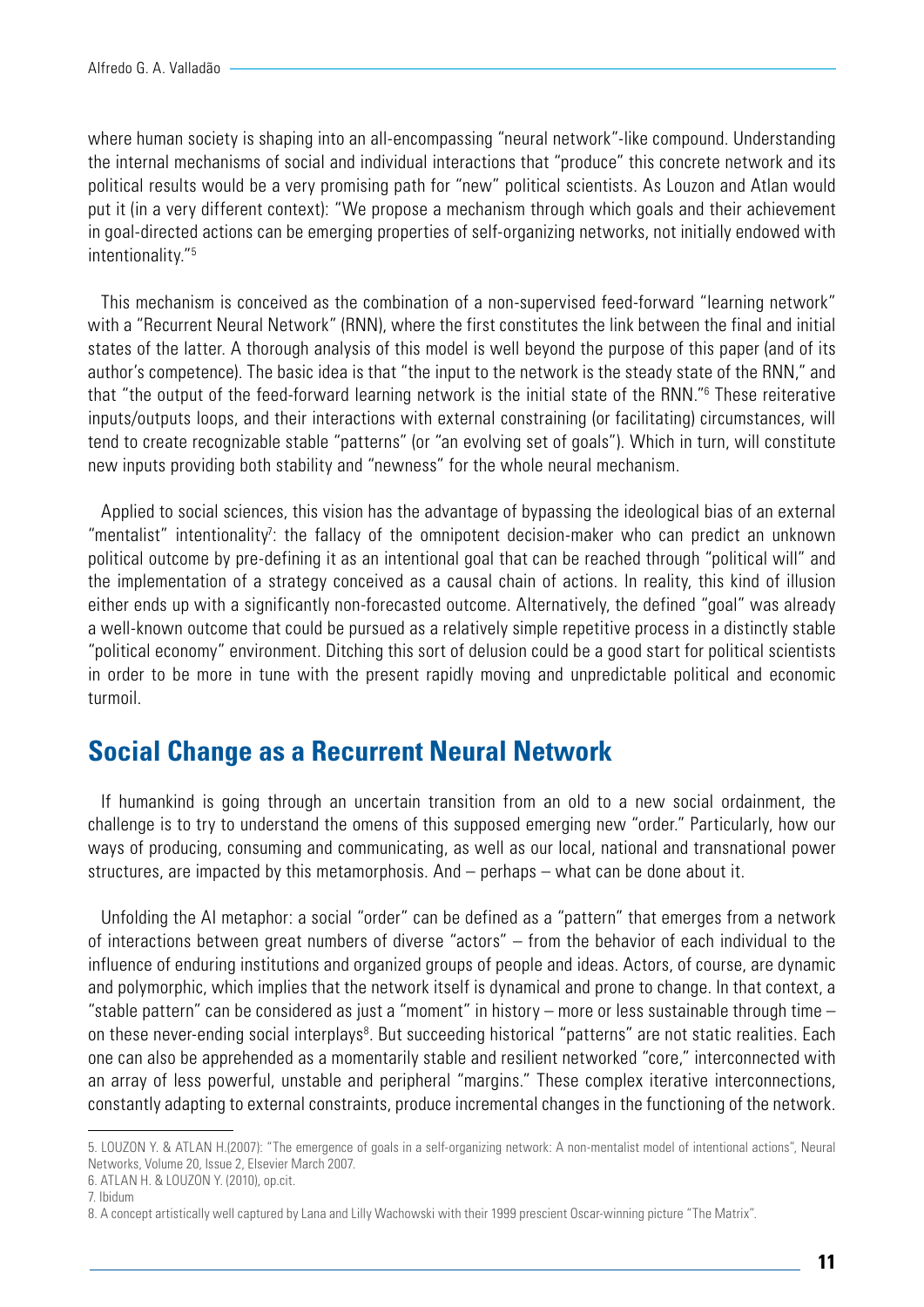Eventually, peripheral instability makes its way to the heart of the stable core, breading a new cycle of disruptive interactions that threaten to dissolve the whole historical pattern, which creates the conditions for the emergence of a new one. The speed of these "revolutions" is linked to: (a) the relative strength and power of each actor (their "weight" or "bias" in neural network "speak"), (b) the pace (latency) of communications between protagonists, and (c) the actual historical coverage and density of the network.

This modelization of social change generates the need for humongous amounts of data. The more so, if one dives deeper into the complexity and the operation of the social network's "stable core." In fact, this "core" can also be considered a "pattern" in itself, connected to a great number of internal "subpatterns," with their individual or collectively organized inputs. Which, in turn, could be seen as functioning as another "layer" of interconnected cores and sub-patterns – a web of connection loops, hierarchical or not, rested on the behavior of each individual person. Together, the sum of these individuals encompasses the whole humankind in its actual historical circumstances (the "first layer," or "initial state," of our network metaphor). How these initial "intentional" individual behaviors are explained or predetermined – or, for that matter, any exegesis of "free will" – are far beyond the scope of this paper9 . In any case, contemporary moral philosophy is facing a new challenge coming from the relentless expansion of universal interconnectedness (and its shrinking latency). A world driven by ubiquitous social media, where mostly everybody has immediate access to extremely wide – or very focused – audiences, and can instantly challenge every opinion, scientific expression, moral precept, or even the challenge itself.

Actually, this "post-truth" environment tends to dissolve any long-term stable moral authority and even the mere idea of massively shared common values, "general interest" or "common good" (be they founded on Religion, Reason or even Habermasian "communicative rationality"10). Unhinged and instant intercommunication between masses of individuals seriously undermine the centuries-old quest for "moral" authorities or socially "neutral" criteria for founding the principles of Justice, which are at the core of at least the Western civilization's political thinking. Paradoxically, present social media usage tends to enclose personal (and affinity groups) within deep-seated certainties and opinions, generating widespread intolerance. This brand new social environment does not favor the emergence of legitimate above-thefray "arbiters," be they religious, political or intellectual authorities (personalities or institutions), nor of "rational" independent procedures capable of building a collective consensus. Significantly, there is today a growing enthusiasm for distributed computing systems ("blockchains"). Supporters dream of a new tech solution that – supposedly – would produce decentralized consensuses and universal social "trust" without the need of pre-determined goals, moral or political "values"... or trusted institutional authorities<sup>11</sup>.

#### **Neural Modelization of Social Sciences**

In spite of these philosophical uncertainties, the neural model should be able to analyze the different "patterns" and their diverse connections and biases operating through the social network's mechanisms: "hardened" cultural references or ideological categories such as "class" or "nation" – and also families,

<sup>9.</sup> H. Atlan makes the case that "the conscious will to trigger an action does not necessarily precede the action", and that "a voluntary action is triggered by some unconscious activity and the following awareness is interpreted as its cause". The initial set of "instinctual goals" of his recurrent neural network could be conceived as the result of a long-term evolutionary process driven by selection for survival. ATLAN H. & LOUZON Y (2007), op. cit. The French philosopher Pierre Manent, from a liberal and catholic background, has thoroughly rejected these "Spinozian" premises, which he sees as the main cause of the present breakdown of the modern State and of any legitimate commanding authority. Cf. MANENT P. (2018): La loi naturelle et les droits de l'homme, Presses Universitaires de France (PUF), Paris, 2018.

<sup>10.</sup> HABERMAS J. (1999): Moral Consciousness and Communicative Action, MIT Press, Cambridge Mass. 1999

<sup>11.</sup> For an up-to-date understanding of these new issues: one can follow the work of the Institute for Blockchain Studies, founded by Melanie Swan, at the Philosophy Department, Purdue University, West Lafayette, USA.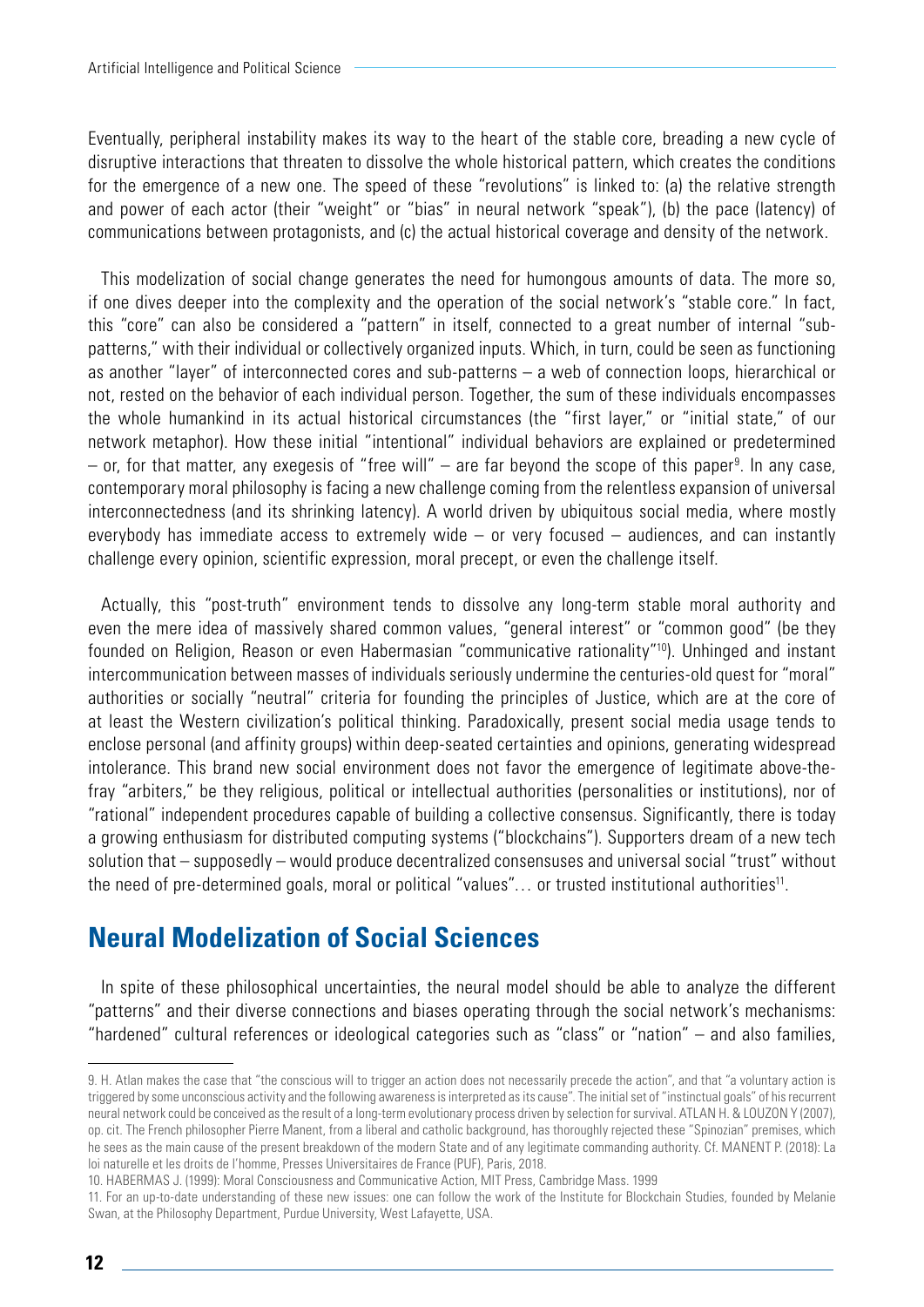tribes, associations, political parties, or political, judicial and economic organisms (local, national, international, transnational…). The mathematical concepts of "attractor" and "basin of attraction" could be useful tools for pattern modelization in AI simulations proper for Political Science. Provided that these concepts are included in the feed-forward/feedback interactions, and hence susceptible to mutate, to be challenged by novel emerging "attractors" and even to disappear. But the fact is that, today, these interdependent and gigantic aggregates of social, economic and political data cannot be treated as an integrated dynamic simulation without Artificial Intelligence software and procedures – and, of course, the indispensable hardware infrastructure for calculus and data collection.

In fact, we are not in a tabula rasa situation: all present social patterns and sub-patterns (with their "attractors and "basins of attraction") have already historical "memories" of past goals that can be attained, over and over again, by known paths (or cycles of actions). Contrary to an experimental simulation – where the researcher holds a sort of God-like power over his brainchild – the real world of human society has no omnipotent "outside" actor that can decide on a set of initial unalterable "instinctual," "vital," or "external pre-defined" goals that can be coded in an attractor state and kept in the system's memory<sup>12</sup>. Moreover, by definition, nobody has the power to "stop" the cycle of dynamic iterations. These more enduring "social algorithms" are already wired-in by history and cannot be imposed from scratch. Political scientists can only try to understand, analyze and venture into "modelizing." For that matter, an axiomatic first step can be conceived: each pattern is "wired" to act in a survival mode by selecting its reactions to inputs coming from its network of connections. "Favoring" flows that enhance the pattern's inner-strength and "neutralizing" those that weaken it. This postulate has the advantage of complying with the self-organizing feature of the "social" neural network and its attractors, while acknowledging the unpreventable emergence of "newness" as a concrete individual and institutional decision-making capability.

Today, the challenge is to try to understand the momentous transition between an old "order" and a world where a new stable state is anything but a foregone inference. The activity generated by the present "stable" sub-patterns has certainly a direct impact on the output of the whole social neuro network. Some of them have been extremely resilient for a long time (juridical systems, state bureaucracies, national governments, representative parties, military and law enforcement forces, basic economic transactions…). Nevertheless, even these powerful and elemental "attractors" are threatened by the speed of change: a rapid densification of intercommunications that by-pass their capacity to bring social interactions into the fold of their "basins of attraction." In fact, the variations in the input/output of the recurrent network process are so massive that they are leading to the emergence of new poles of attraction, which in turn are "draining" the social basins of the traditional ones. Old patterns, benefiting from hard-wired and historically consolidated networks of interactions, are now fighting for survival. While myriads of actors, newly linked by the universalization of communications, are busy trying to remove all obstacles to their emergence and power growth.

#### **When the industrial age hits an unbreachable wall**

Very schematically: this epochal transformation translated into political science's categories, pitches embattled industrial-age established institutional attractors against swarms of digital age permanently mutating attractors. The Fordist 20th Century paradigm – mass production for mass consumption – was the foundation on which mature industrial era basic organizations could forge their social hegemony: Big Labor, Big Business, Big Government and Big Media. A structure of power nodes vertically linked

<sup>12.</sup> ATLAN H. & LOUZON Y. (2007), op. cit.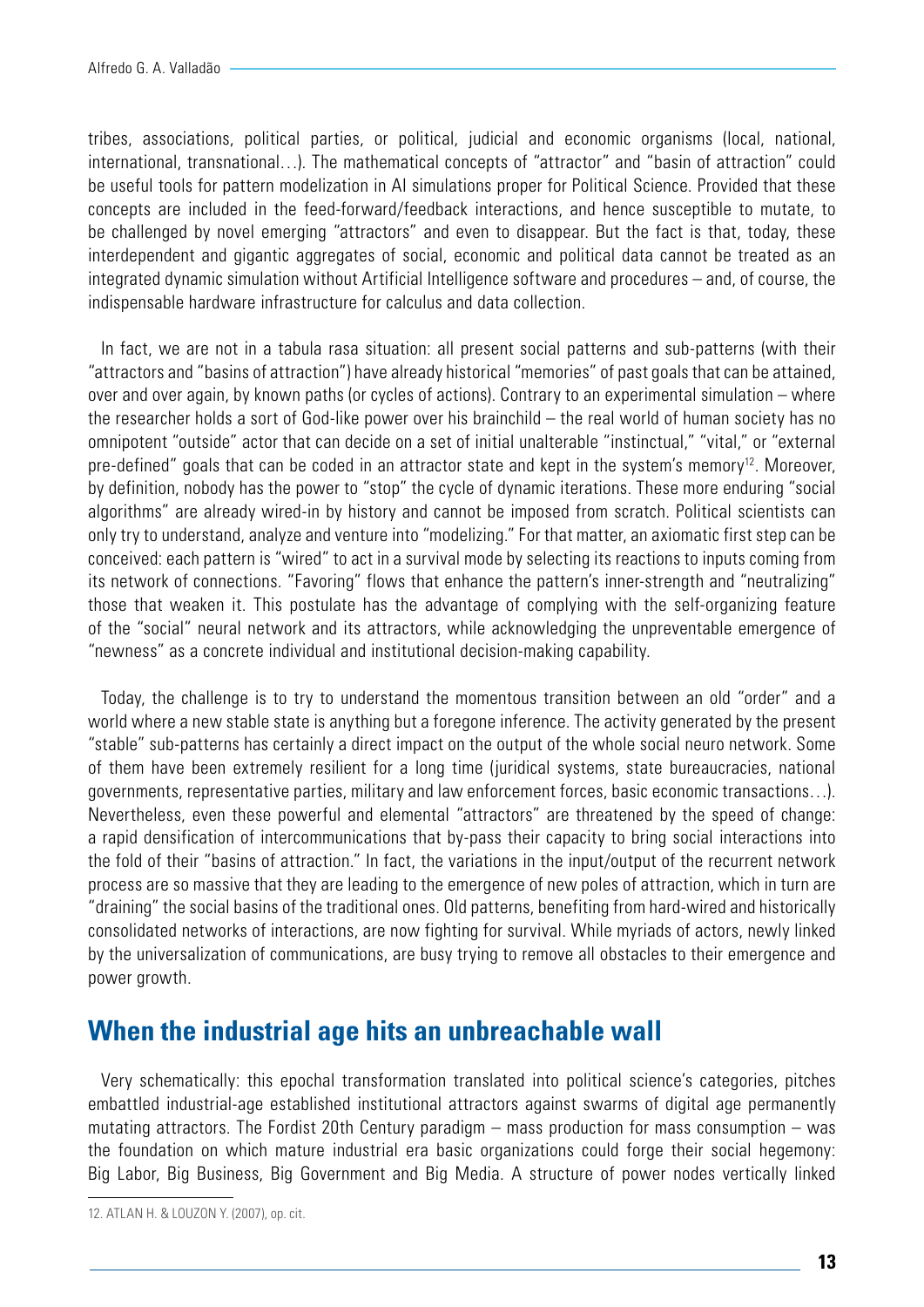into chains of "intermediate bodies" – trade unions, business groups, political parties and parliaments, hierarchical judicial systems, governmental departments and agencies, vertical one-way media outlets…. These patterns and sub-patterns were developed and consolidated in the framework of the contemporary constitutional territorial nation-state (be it democratic or authoritarian). The defeat of totalitarian forms of industrial age patterns – Nazism, Fascism and later Soviet "Real Socialism" – opened the way for different modes of national power-balance between business and labor, arbitrated and controlled by Government, and staged by mass media plurality.

Endless transnational expansion was the ineludible requisite for the survival of the economic foundations of this way of life. The earnest opening of national markets for international trade and finance, supported by more encompassing international regulatory systems and institutions (the so-called "liberal order"), gave a new lease of life to "the mass production for mass consumption" paradigm<sup>13</sup>. The logarithmic growth<sup>14</sup> of international trade saved Fordism for a while. Fragmentation and globalization was the price to be paid for keeping Fordism alive. However, the cost of this metamorphosis into "international Fordism" and later "global Fordism," was a substantial challenge to the capacity of effective control by national sovereign authorities. Strengthening the international "governance" institutions (the world "liberal order" warranted by the US superpower), was the ad hoc answer to the globalization of the old national-centered order. But in the absence of any credible perspective of a global "government," capable of "managing" these very rapid and forceful transitions, this transnational institutional layer, and its national "stockholders" face the same threats to their legitimacy and to their already shaky authority and policy-making processes.

As a matter of fact, the resilient, chameleonic and very successful 20th century socio-economic compound hit a civilizational brick wall. The planet's climate and health cannot sustain anymore the need for massive industrial growth at any cost. Furthermore, solvable demand is reaching a plateau. Consumption growth in overequipped rich countries is slowing down, despite US dynamism. Concurrently, appetite for massproduced goods is dwindling while preference for customized services is growing. In addition, emerging and developing countries are following an analogous track. True, huge local income inequalities still feed basic unfulfilled dreams of mass consumption of goods. Solely those aspirations cannot be satisfied without strong and sustainable consumer- and business- friendly institutional ecosystems. Yet, big emerging markets' clientelistic and rent-seeking elites seem allergic to any significant market liberalization and comprehensive economic competition (internal and external) that could threaten their vested interests<sup>15</sup>.

These social and cultural impediments have also a strong impact on the other side of the mass-production equation: productivity. No doubt, huge pockets of waste and inefficiencies still exist in present value-chains that can be tackled by the use of AI "machine learning" technologies. Nevertheless, buying, off-the-shelf, this new kind of "general purpose" technology is absolutely not enough. A new productivity boom will not materialize without entrepreneurs that invent new business models, workers that develop new skills and policy makers that update rules and regulations<sup>16</sup>. And only very few socio-economic "clusters," situated in the more sophisticated markets on the planet, can master and combine these innovative skills – which are boosting "new economy" solutions at the expense of global Fordism's dominance.

https://ourworldindata.org/international-trade

<sup>13.</sup> VALLADÃO A. G. A. (2014): op. cit.

<sup>14.</sup> ORTIZ-OSPINA E. & ROSER M. (2018) - «International Trade», published online at OurWorldInData.org.

<sup>15.</sup> VALLADÃO A. G. A. (2016), "Climbing the Global Digital Ladder – Latin America's Inescapable Trial", Policy Paper PP-16/09, OCP Policy Center, June 2016.

<sup>16.</sup> BRYNJOLSSON E. (2018): "Machine learning will be the engine of global growth", Opinion, Financial Times, July 26, 2018. Also: BRYNJOLSSON E. & McAFEE A. (2014): The Second Machine Age, W. W. Norton & Company, New York, USA.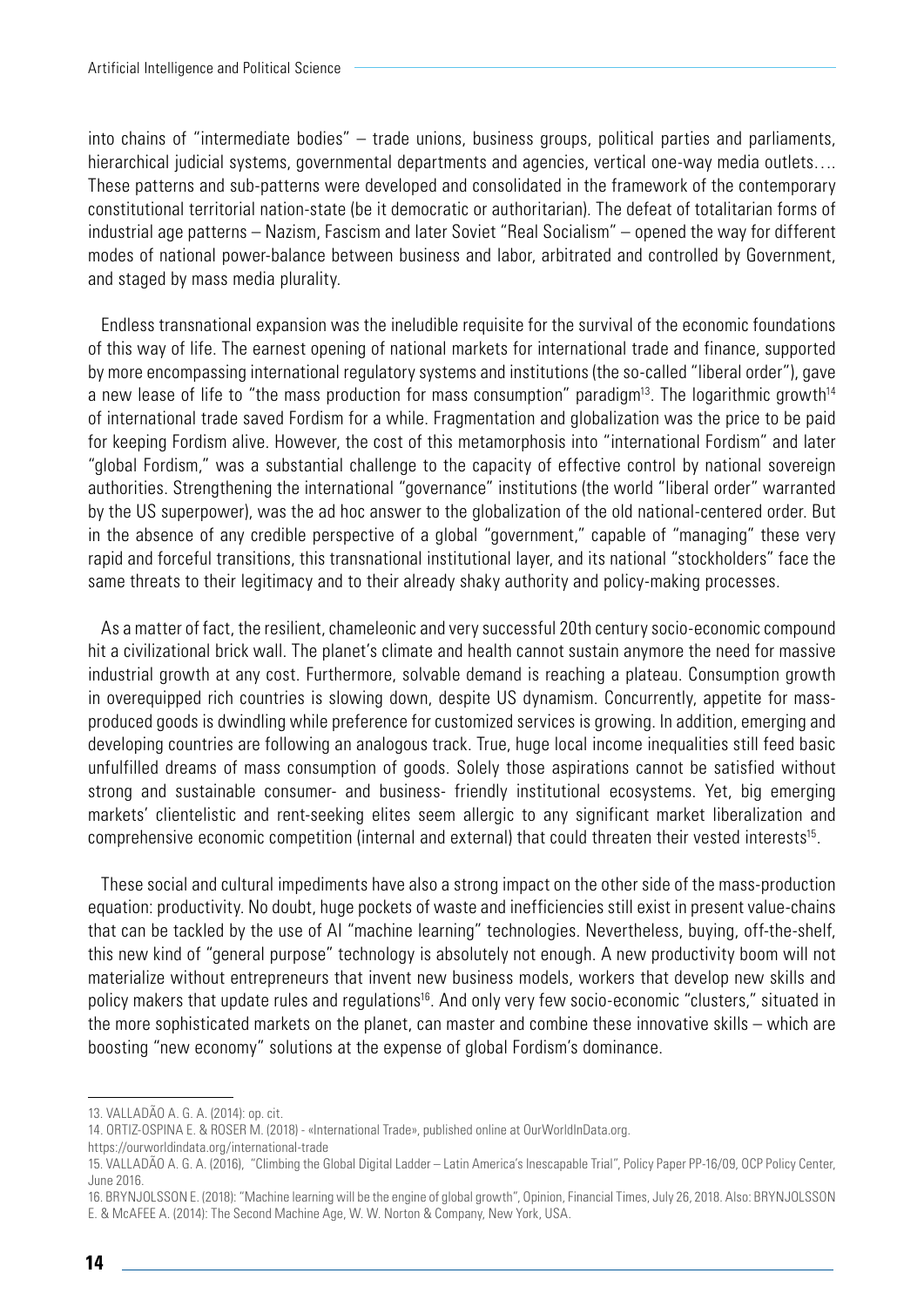While heading into an environmental and "political economy" dead-end, the widening of last century's social-economic model had to cope with at least two main consequences: a) a perilous broadening of deep social and territorial inequalities; b) the same new digital technologies that were used to keep the pattern alive (particularly the harnessing of global Internet), are begetting alternative ways of producing, consuming and communicating. A double-whammy, that is deeply threatening the authority and legitimacy of the industrial age political and social institutions, perfected and cemented during the last six decades.

#### **The Slow Demise of Fordism's Political Institutions**

Fundamentally, the social consensus around the power of the modern territorial nation-state has rested on its institutional capabilities to redistribute resources to a geographically enclosed constituency and to ensure its security. Many new trends have undermined these basic missions: global finance and production chains networks, transnational fiscal constraints, threats that ignore sovereign borders (transnational crime, terrorism, "hybrid wars," mass migrations or climate change), ungovernable ubiquitous information and disinformation, universal access to any cultural references, fads and dreams… And last but not least, the pervasive new power of an unruly political, social, economic and security "territory": cyberspace. The growing loss of "governance" tools is coupled with the transnational fragmentation of economic growth and the emergence of new production/consumption paradigms based on permanent innovation and powerful new technological instruments. This trend is generating huge social disparities (domestically and internationally), but it's not the only widening gap between the "1%" and the "Rest." The more sophisticated and value-added economic activities are increasingly concentrated in a few urban "clusters," thriving amid downtrodden regions and poor neighborhoods. Local affluent hubs are increasingly interconnected, and can develop more autonomous decision-making capacities vis-à-vis the central national authorities.

The "fourth" industrial revolution's deep social and territorial inequalities are hardening the social divisions between losers and winners. National governments are losing their basic financial and institutional functions fast: the purposeful capture and allocation of national wealth, and the upkeep of their monopoly over the use of force. However, the collapse of trust in government does not spare the other main "subpatterns" of the industrial age – parliaments, political parties and trade unions. The strength of these "intermediate bodies" were closely linked to Fordism: huge concentrations of people working and living in standardized environments that could share common life aspirations and interests. And that could be reached, collectively, by mass media technology (radio broadcasting, film, industrial music and TV), for political propaganda or economic advertisement. These "masses" – thanks to scientific use of social statistics and sociological research – could be segmented into "categories" and "classes," which in turn could be "represented" by ideologically-motivated political parties, general or industrial unionism to protect labor's working conditions, business confederations…

The current decomposition of production chains, the individualization of work, customized consumption and personalized interactive social media, have fragmented the socio-political categories. Defining a consensual national "common good" or a "best regime" worth defending and living for – or organizing lasting "categorical" interests – is getting harder by the day (let alone "selling" shared global goals). The "intermediate bodies" are being "disintermediated," as in many other human activities. "We the People" is being replaced by throngs of single "people" empowered by new technologies to express and support their individual opinions and preferences – or limited affinity groups' causes. These single actors openly question the capacity of "representatives" to define and solve their actual personal problems.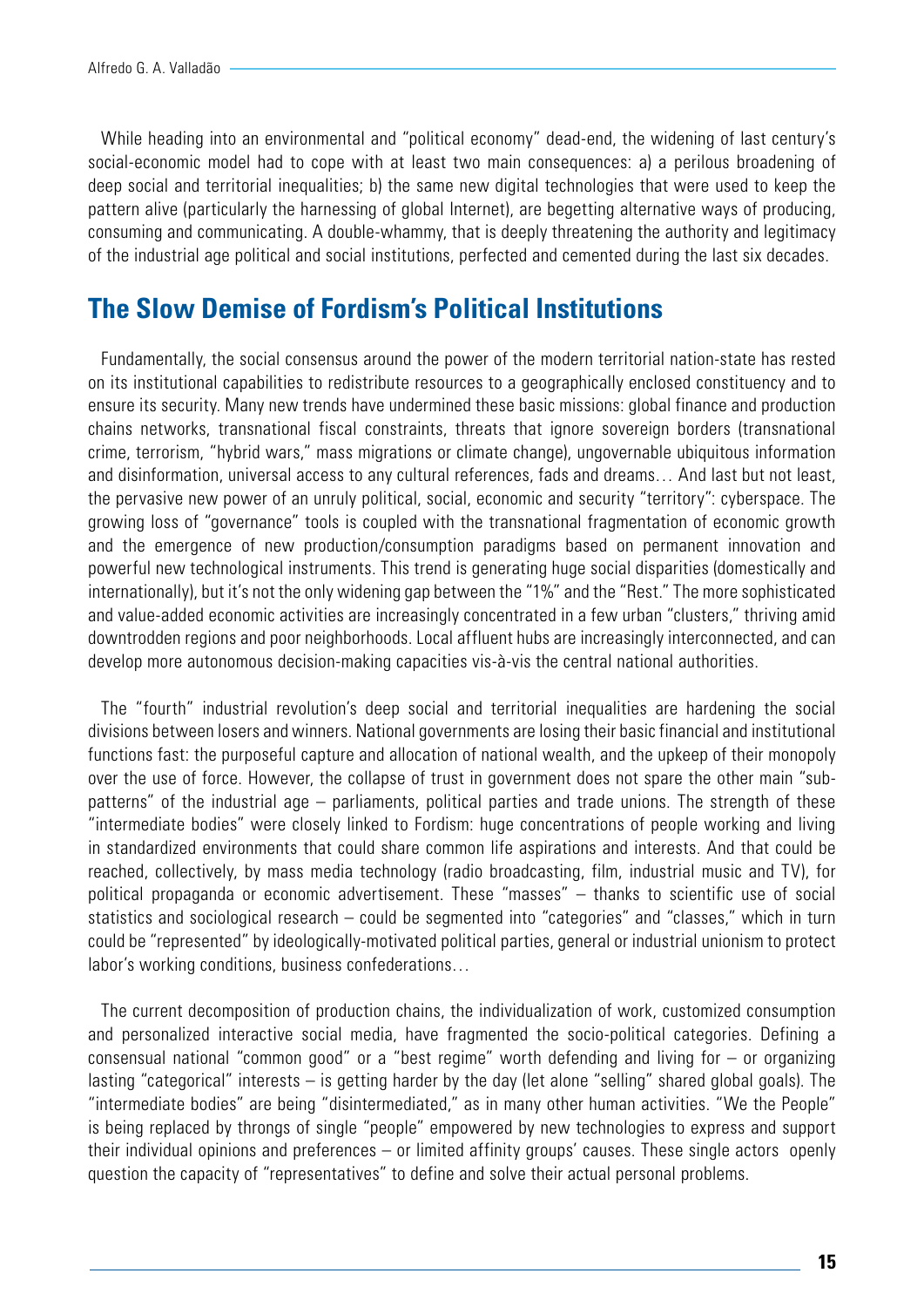It is crucial to understand that this new reality could materialize only through the material emergence of these self-conscious individuals with their new ways of life and communications tools. And that this development is a non-programmed consequence of Fordism's struggle to survive. Widespread disintermediation is not a result of authoritative "ideas" promoted by political philosophers or ideology-driven leaders. The "mass production for mass consumption" hard-wired and (until recently) fairly stable social "basins of attraction" – using the language of our recurrent neural network (RNN) metaphor – have been losing their capacity to keep reproducing their geographical and social vertical patterns of interactions. Their established and tried survival algorithms are mutating and slowly disintegrating. Moreover, they struggle to influence and control the proliferating web of more horizontal new interconnections. The key "attractors" do not "attract" as before, which translates into a legitimacy and authority drain.

#### **"Techno-Totalitarianism" and "Illiberal Democracy"**

The 20th century social order – with its "sub-patterns" and "attractors" – is under siege. Peripheral instability is growing into a systemic threat, making its way to the "core" of the traditional encompassing "stable pattern." New phenomena, closely interlinked by nearly universal interactive communications, are emerging as possible blueprints of different stable future attractors: local and more autonomous territorial sub-nationals institutions and practices; powerful affluent and innovative urban clusters networking across borders; "shared economy" tools and usages; horizontal and rapidly mutating political "movements"; globalized digital private "platforms"; disruptive "start-up" companies; massive and nearly instantaneous "mobilizations" of public opinion through social media; crowdsourcing and permanent online discussion networks; deep modifications in patterns of consumption and production; radical changes in the nature of work; privatization of space exploration… The list can be endless. Vertical top-down institutions (governmental administrative apparatus, majority rule, party discipline…) are less and less suitable to manage this rising tide of social complexity.<sup>17</sup> Old world "analogical" control of information strives to compete with new world "digital" information-sharing and so-called "collective intelligence."

These trends will inevitably get established social and political attractors into survival gear. They do recognize that the most important feature disrupting their "core" patterns is the explosive widening of the planet's horizontal intercommunications network. Hence, their priority is to cut out, control, or "influence" these "lawless" flows of data and information. In our RNN metaphor, it means targeting the feed-forward algorithms that are susceptible to lead to alternative and novel attractors and patterns. This counteroffensive follows a wide range of tracks, from a harsh form of "techno-totalitarianism" to a seemingly mild "liberal paternalism" – and many avatars in between. Authoritarian States proclaim their "right" – and "duty" – to censure and tightly control their "national" portion of the Internet, and to suffocate non-obedient mass media. This defensive strategy – to dictate what is "good or bad" information – is complemented by an offensive tactic: deliberate manipulation of social media. "Trolls," "hackers," or other cyber-weapons are deployed in order to confuse and isolate any perceived individual or collective dissidence – using "fake news," character assassination, plain lies, and even phony political demonstrations. In addition, the whole package is imposed by the traditional threat of crude physical punishment for those who don't toe the line.

Russia's autocratic government is well advanced in these forms of sophisticated information control – including direct interference in democratic countries' political processes. However, the present Chinese institutional authorities are far ahead on the use of digital technologies for their survival strategy. Artificial Intelligence tools (Big Data, facial recognition, search algorithms) are being operationalized in order to

<sup>17.</sup> HELBING D. et al. (2017): "Will Democracy Survive Big Data and Artificial Intelligence?", Scientific American Magazine, February 25, 2017.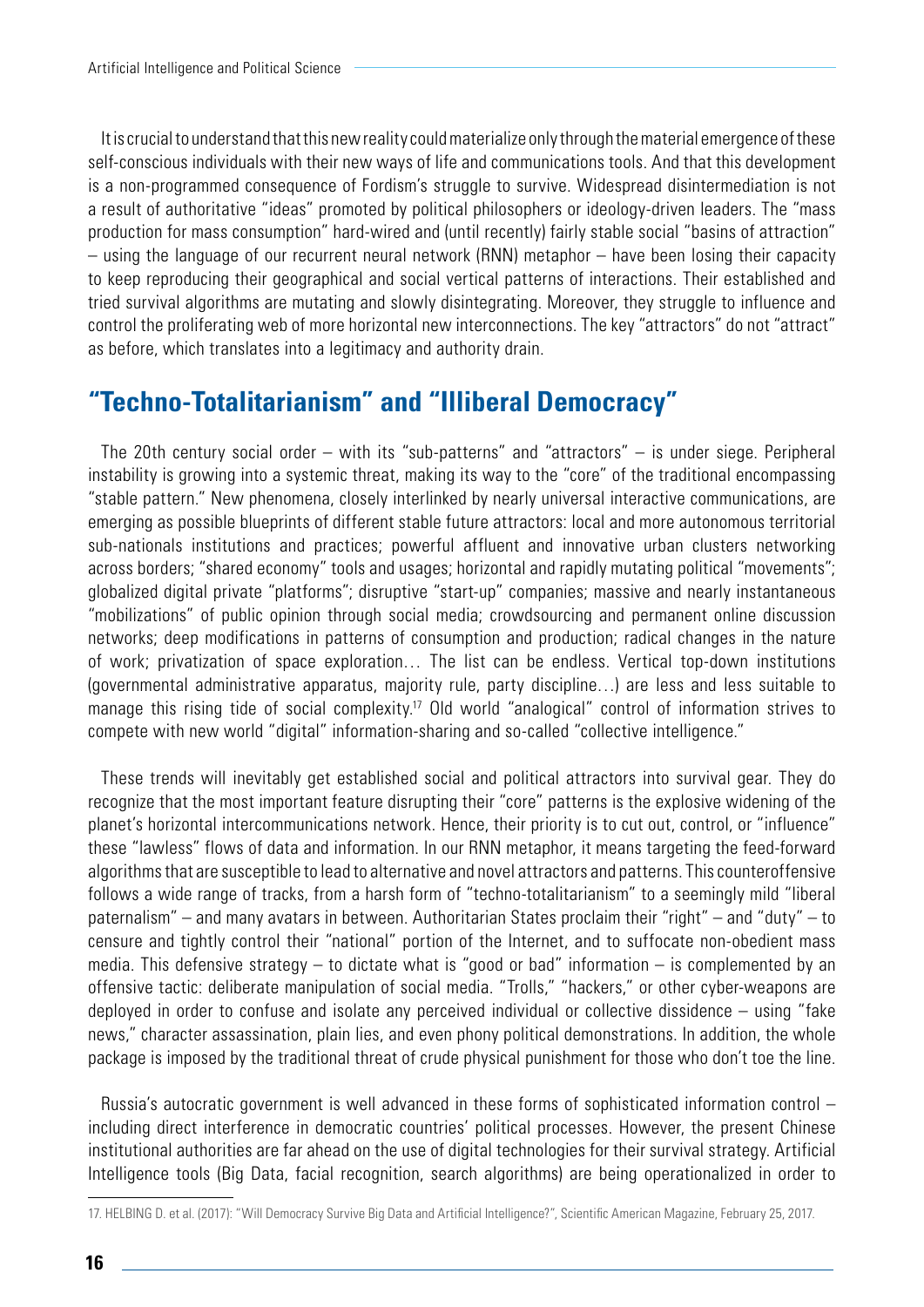follow all ordinary aspects of each citizen's behavior, and to distribute individualized "Social Credits" which determine the conditions (punishment or advantages) of a single person's everyday life<sup>18</sup>. George Orwell's "Big Brother" is child's play. And the next dream is to develop AI-powered prototypes to be used in diplomacy $19...$ 

In both countries, this forceful drive to use "new tech" to reestablish the strict verticality of classical political national power can be sustained – for the time being – by still dominant domestic industrial mass production structures. Yet, the Fordist paradigm is inevitably losing its predominance. Increasingly, absolute totalitarian power has to be exerted in order to squeeze the "horizontal" and permanently innovative new digital economy into the old vertical production logic. No doubt, this strategy's crucial weapons are the so-called "Great Firewall," coupled with the ubiquitous domestic censorship of the Internet. Nevertheless, political control of new information technologies has limits: it stifles creative "outside-the-box" developments – crucial to stay in the digital race – and it encourages disruptive dissident research. What AI can do, AI can undo. The consequences are either the growth of violent repression and confrontations (internal and external), or a tense meltdown of the traditional power structures – or both<sup>20</sup>, which is not the best ecosystem for their survival.

In another league, developing countries with huge inequalities and poor populations are also confronted with this autocratic aporia. National political dominance is still overwhelmingly dependent on agriculture and mining – modes of production that are determined either by global markets or by very inefficient local conditions. Developing profitable "niches" inside industrial global chains of value and tapping the innovation potentialities of large young populations could certainly represent a way forward on "the process of emerging." Yet, rent-seeking elites cannot secure their survival on incipient industrialization processes without facilitating domestic competition, which can threaten their power base. And, for the same reason, they also lack the will and the means to upgrade to high-tech economics. Ultimately, there is no other solution for protecting their vested interests, except mild or harsh forms of authoritarianism. A path leading to another round of "the development of underdevelopment" feeds dangerous domestic and external convulsions.

#### **Back to the "Good Old Days": A Political Dead-End.**

Democratic institutions of technologically advanced industrialized states are faced with subtler challenges. The transition from Fordism to the networked digital age has already taken its toll. Territorial and social inequalities are growing. Trust in central government institutions and traditional vertical political and social representation is dwindling fast. The "middle class" – the stability cushion of the second half of last century's national democratic regimes – has split into "winners" (mostly hyper-connected urban "new economy" professionals and their "basins of attraction") and "losers" (toilers in low-tech "rust" industries, and small farmers or Main Street service providers in decadent small towns, rural areas and down-trodden

<sup>18.</sup> For a quick roundup of these AI-induced penalties and rewards, see MA A. (2018): "China has started ranking citizens with a creepy 'social credit' system — here's what you can do wrong, and the embarrassing, demeaning ways they can punish you", Business Insider France, April 8, 2018.

http://www.businessinsider.fr/us/china-social-credit-system-punishments-and-rewards-explained-2018-4/

<sup>19.</sup> CHEN S. (2018): "Artificial intelligence, immune to fear or favor, is helping to make China's foreign policy", South China Morning Post, July 13, 2018.

https://m.scmp.com/news/china/society/article/2157223/artificial-intelligence-immune-fear-or-favour-helping-make-chinas

<sup>20. &</sup>quot;China drives a (disruptive) heavy Schumpeterian machine with a heavy foot on the brakes". APPADURAÏ A. (2018), "The ghost of Schumpeter: failure, risk and innovation in the digital age", conference at Sciences Po Paris, March 29, 2018.

https://www.sciencespo.fr/evenements/?event=the-ghost-of-schumpeter-failure-risk-and-innovation-in-the-digital-era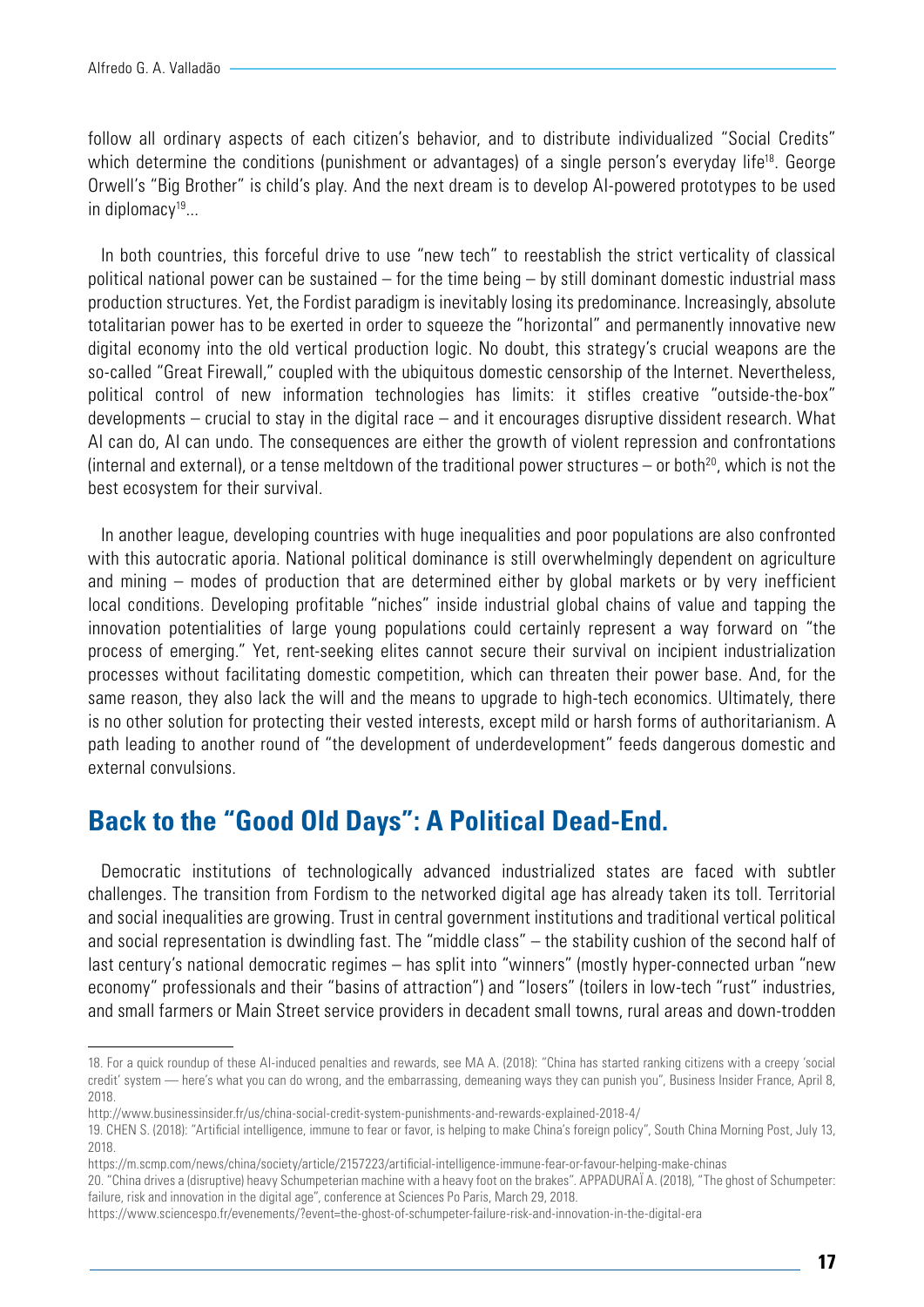urban neighborhoods). The first are busy interconnecting and "disintermediating" everything, feeling at ease with "globalization" and "disruption." The second are longing for re-imagined "good old times": well paid standard factory jobs, mass consumption, strong national GDP growth, and shared "identities" and cultural references celebrated by mass media. The lot being warranted by robust homeland borders and a protective "welfare state," both delivered by stable and predictable political processes and governmental institutions.

For that matter, political and social polarization is becoming acute. All mass production-era "attractors" are slowly melting down. Classical political parties, business corporatist groups, as well as assembly lines and public servants trades unions are being superseded by ad hoc political and social "movements" that take advantage of social media networks to rally mostly non-professional politicians. Most (but not all) of them combine allegiance to a charismatic leader and celebration of bottom-up instruments to set up their political or social objectives. These new political creatures can clearly be found in most European countries and also in the United States – the recent and most spectacular antithetical examples being Trump's Twitter-fed "Make America Great Again" or "#Me Too". As most of these movements thrive outside, or at the far ends, of the traditional political spectrum, they seriously debilitate established democratic procedures, traditional representative structures and the perceived legitimacy of Legislative and Executive branches of government.

In order to endure, the democratic Fordist political compound is trying to react. Two contrasting tracks are being followed. One tries to resist by throwing money at the problems: subsidizing the "old economy" and spinning the wheel of the welfare state. The means is fast-growing public indebtedness, and the goal is to appease the "losers" without stifling the creativity of the "winners." A scarcely sustainable strategy, confronted with the great wall of debt. The other, tries to harness the anger and nostalgia of the "losers" to dramatically reinforce the power of the Executive branch over the already under stress "intermediate bodies" – parliaments, opposition and even pro-government parties, Central Banks, independent mass media and, more ominous, the Judiciary. To "get back" the nation's sovereignty – supposedly "wasted" by supra-national rules and institutions – is the basic ideological tenet to try to convince those who dream of 1950-1960's prosperity and who yearn for a protected, ethnically (or religiously) "pure" national community, fenced inside its historical borders.

This blunt authoritarian "disintermediation," which often takes the form of constitutional changes, is designed to entrench the central administration's supremacy over all other branches of government. A political offensive that despises democratic separation of powers, "checks and balances," fair and transparent electoral systems, judges' autonomy, media independence, the rights of minorities… In Europe and the US, "nationalism," "populism" and "illiberal democracy" are on the rise. Yet, the Fordist national State cannot be resurrected. "Illiberal" governments can arise from this period of crisis, and even survive with some degree of internal consensus, as long as they can rely on the waning vertical industrial model to deliver a good enough level of socially acceptable well-being to a significant share of their domestic constituencies. But their mere "illiberalism" hinders their countries' capacities to adapt to the fast dominant global interconnected services-oriented "customized production for customized consumption." A new way of life, grounded on permanent innovation, free-flow of information, automation, decentralized horizontal initiatives… In fact, these authoritarian trends are a reflection of a blocked social situation that generates further political polarization, begetting social and economic dead-ends.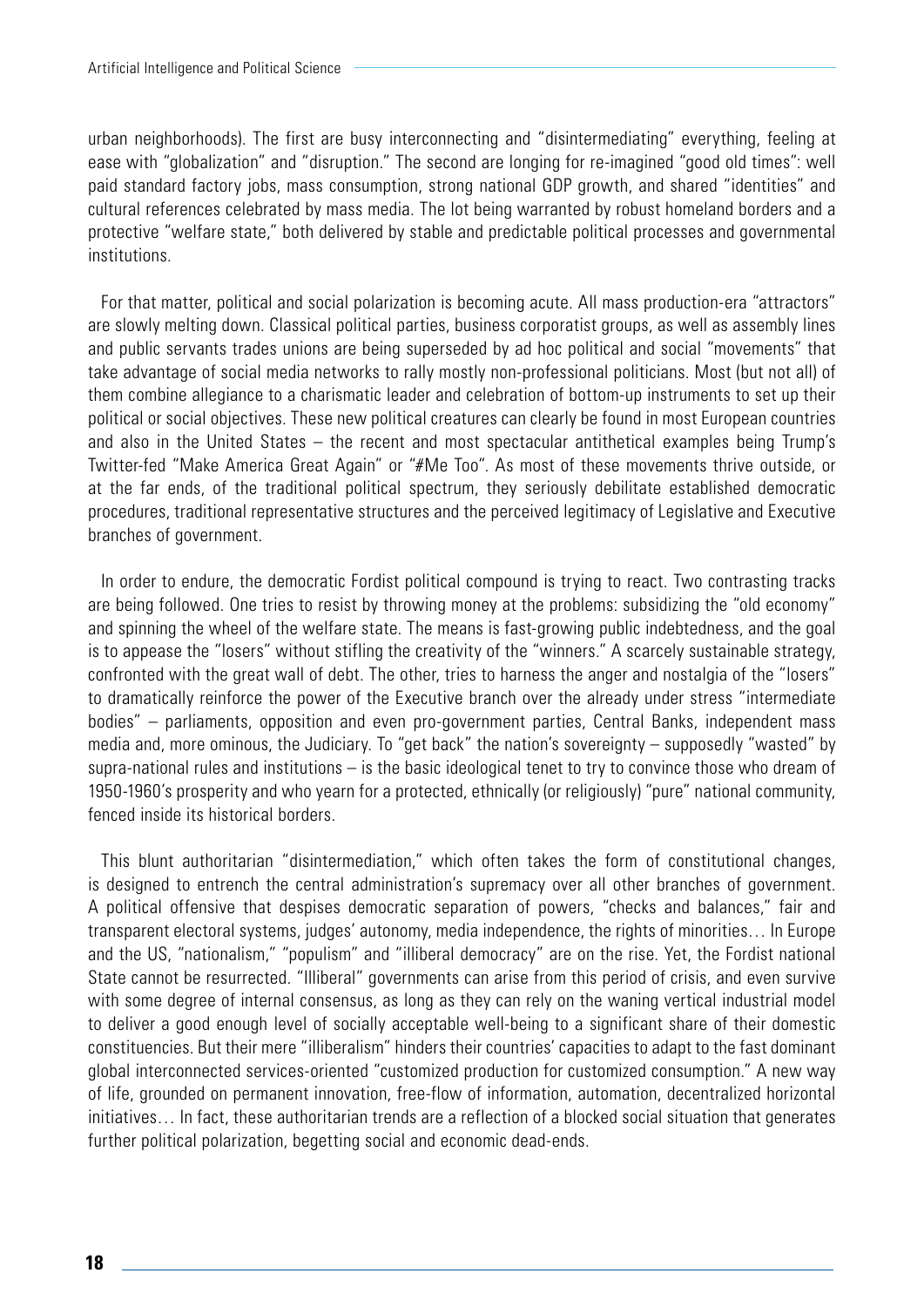#### **France's Experiment with "Start-up Politics"**

However, the democratic North Atlantic "pattern" is also generating a new trial run (or, metaphorically, a batch of new algorithms working through the whole social neural network): France's Emmanuel Macron presidency. A charismatic young leader, with no previous electoral experience, was elected President thanks to his leadership over a small team of assistants that could master "old politics" constraints together with "digital society" arcana. His La République en Marche "movement" (LREM) was built – bottom-up – by a door-to-door campaign, all-around France, to get the opinions and ideas of tens of thousands of citizens. This huge amount of Big Data (answers) was processed through feed-forward "learning" algorithms, and the final outputs pointed the main issues for the campaign's political program. No ideological stance involved. The slogan was: "neither right nor left." No ideal vision of society: the effort was to propose achievable solutions for solving actual and present problems. This approach attracted impressive numbers of civil society militants and cadres, with no past political engagement. People ready to defend "their" political program within a limited timeframe, but that had no intention of becoming long-term professional politicians. LREM won a big majority of seats in the National Assembly, guaranteeing that Macron had all the needed elbowroom to rush the implementation of his program's agenda.

As a matter of fact, the President's more "classical" vertical leadership supplements the horizontal "digital" practice. Bottom-up programmatic contents, but top-down decision-making for expeditious implementation. Efficiency is one of the presidency's central promises. It is openly accepted that trust in the new government depends on tangible positive results. Failure to deliver on time means the president and its legislative majority deserve to lose power. No wonder, the whole endeavor can be labeled "start-up politics," a political consumer-centered model. Undoubtedly, the new entrepreneurial practices – combining heavy interconnectivity and a strong charismatic business leadership – are clearly an inspiration for the new French "non-ideological" power structures. And new-economy urban professionals are strongly represented in the LREM movement.

This verticality of decisional power – publicly asserted by Macron – is deemed even more necessary for activating the foreign policy agenda. LREM and the new President won the electoral races by opposing, headon, French nationalistic and xenophobic groups and by defending a deepening of the European integration. For the first time in France – and maybe in Europe – a head of State has a clear mandate to tackle the new "digital world" political and economic conundrum: to create a novel political and social compound associating the three main levels of decision-making – local, national and transnational institutions. "Contractual" agreements between the central government and sub-national entities, reinstating the central government authority, and the reinforcement and deep reform of the EU system, are three main political priorities of the Macron's presidency. Success, by all means, is uncertain. But the whole endeavor looks like the most sophisticated attempt to grow new attractors and patterns for the transition period between the old and the new ages. Even if arrogance and drunkenness with power are cardinal sins of the start-up logic (as Uber's Travis Kalanick, Theranos' Elisabeth Holmes or Tesla's Elon Musk have clearly displayed).

#### **The "Good Government" is the One Who Catches Mice**

Nobody knows what the future socio-economic momentarily stable pattern will be. Thus, the "core" political regime (or combination of political regimes) that will "stabilize" this pattern is also unknown. This "core" will emerge gradually within the activity of our global social recurrent neural network (RNN). Its features will result from two main paths to "newness": (a) the interplay of "intentional" moves of a myriad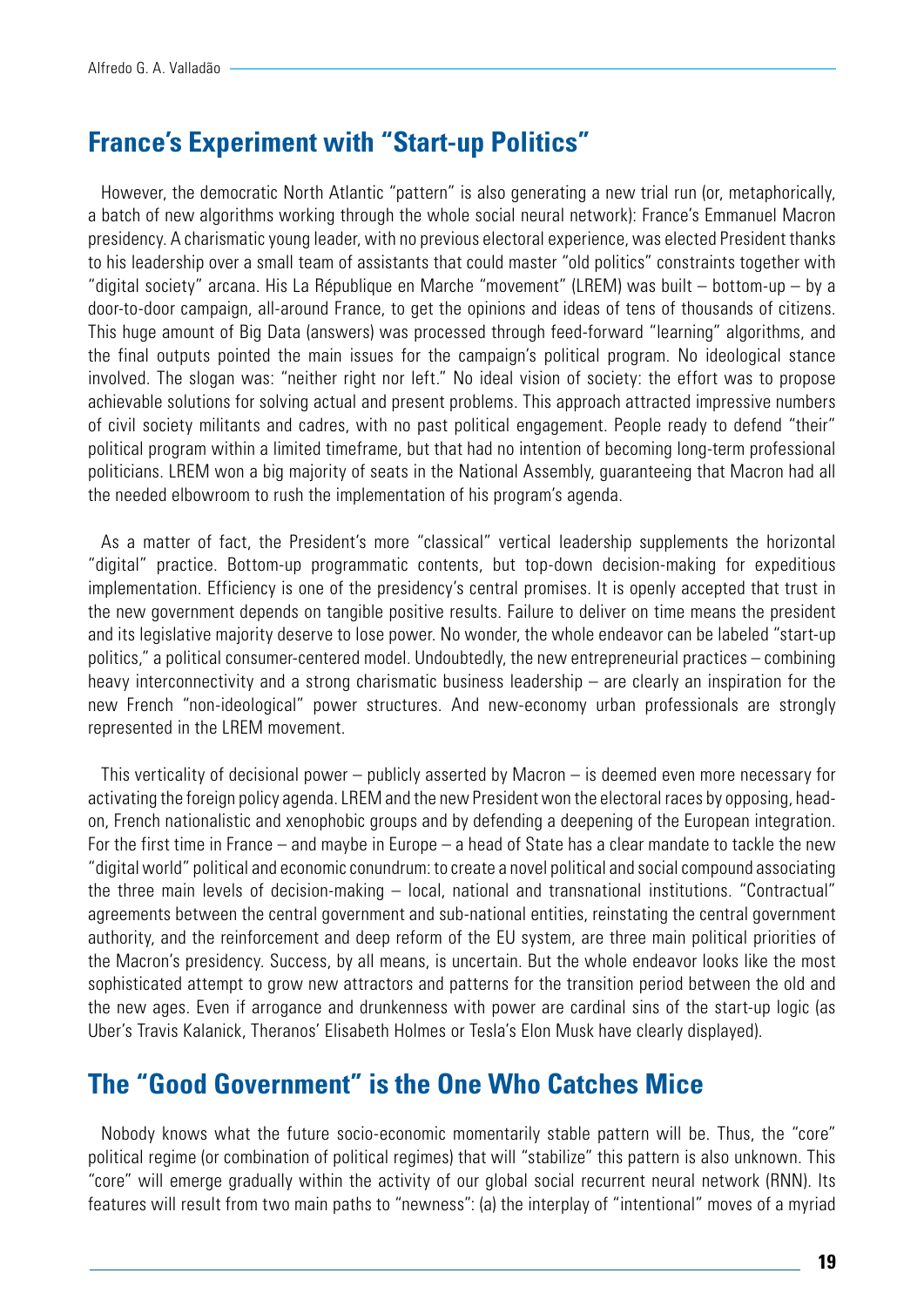of protagonists, individuals and affinity groups (in AI speak: "sigmoid neurons" and social forms of "capsules networks"21, transient and time-limited); (b) the innovative responses that these moves produce when they interact with the present social, institutional, and ecological environment and its historical "memories." The question is how to perceive – an act on – the political dynamics of the present transition period from the old to a new "stable" pattern. A complex exercise since we are facing permanently mutating recurrent inputs shaping the future possible stable output(s).

In a world where any "authority" struggles to survive the dense interpersonal communications networks, the age-old search for the "best regime" has lost its meaning – other than a one-sided act of faith. It is not – if it ever was – a question of "choice": nowadays, no one (and no institution) can claim a sufficiently consensual influence and decision-making power to define a final pattern outcome. Even if a small number of moral philosophers – or autocrats – keep longing for the idea of pre-determined "best regimes" grounded on natural law, religious precepts, reason, ideology<sup>22</sup> or post-biology "general deep learning"<sup>23</sup>. Individual social empowerment and the non-conscious – and non-intentional – survival imperative lead to social participation based on personal preferences, "desires," or "passions"24 (different "weights" or "biases" in our neural network). Each protagonist fits in different rungs of a "freedom" versus "security" scale. Today, these very concrete self-conscious "subjects" are mostly concentrated in the rich most economically advanced countries, or in poor countries' more affluent urban centers. They can actually act in an "individual" manner thanks to the fact that their basic vital needs are fulfilled by more or less efficient public administrations and economic dynamics, and that they benefit from powerful personal communications tools.

Today, the "good government" – at any institutional level – is seen as the one who contributes to solve the concrete everyday problems. Plights to lead "the people" to a "promised land" or to valuescharged purposes (Justice, Equality, collective Happiness, Virtue…) are now clearly depreciated. Polls after polls show a growing preference for "technocratic governance" – even authoritarian or scarcely representative administrations – provided it "does the job." This rejection of "politics-as-usual" mirrors the shift from ideologically predetermined goals to efficient "management" (often called "pragmatism"). Deng Xiaoping's formula – "It doesn't matter whether the cat is black or white, as long as it catches mice" – is becoming standard wisdom. Emerging algorithms, attractors and patterns will survive as long as they "work." They will be discarded by the social neural network activity if they don't – or are not necessary anymore.

This new Weltanschauung does not emanate from a political consensus arising from "representative government," or from an intellectual artifice of some contemporary "digital" philosophers. Both now lack this kind of consented influence. The changing social-economic environment and the resulting neural combination is being shaped by our "biased" interactions colliding with the non-conscious impulses and biases of other individuals and social compounds. It is a permanent pressure to "take sides," or walk away from it all – the "sides," by the way, being nearly infinite and mutating. This is no "end of history," just

<sup>21.</sup> SABOUR S., FROOST N., HINTON G. (2017): "Dynamic Routing between Capsules", Cornell University Library, online, November 7, 2017. https:// arXiv:1710.09829v2

<sup>22.</sup> MANENT P. (2018): op. cit. Also: "Neo-Thomists" working within the Catholic tradition, the late John Rawls, new natural law theorists, neo-Marxist thinkers… or Xi Jinping's "socialism with Chinese characteristics".

<sup>23.</sup> SCHMIDHUBER J. (2017), "Falling Walls: The Past, Present and Future of Artificial Intelligence", Scientific American, November 2, 2017.

https://blogs.scientificamerican.com/observations/falling-walls-the-past-present-and-future-of-artificial-intelligence/?print=true

<sup>24.</sup> An 18th century Enlightenment intuition already glimpsed by the French philosopher Helvetius. HELVETIUS M. (1773): De l'Homme et de ses facultés intellectuelles et de son éducation, Tome premier, Section IV, Chapitre 22, La Société Typographique, London 1773. A point of view harshly criticized by Eric Voegelin, which considers that this conception of human behavior is at the root of totalitarian ideologies and regimes. VOEGELIN E. (1975): From Enlightment to Revolution (ed. J. H. Hallowell), Duke University Press, Durham, North Carolina 1975.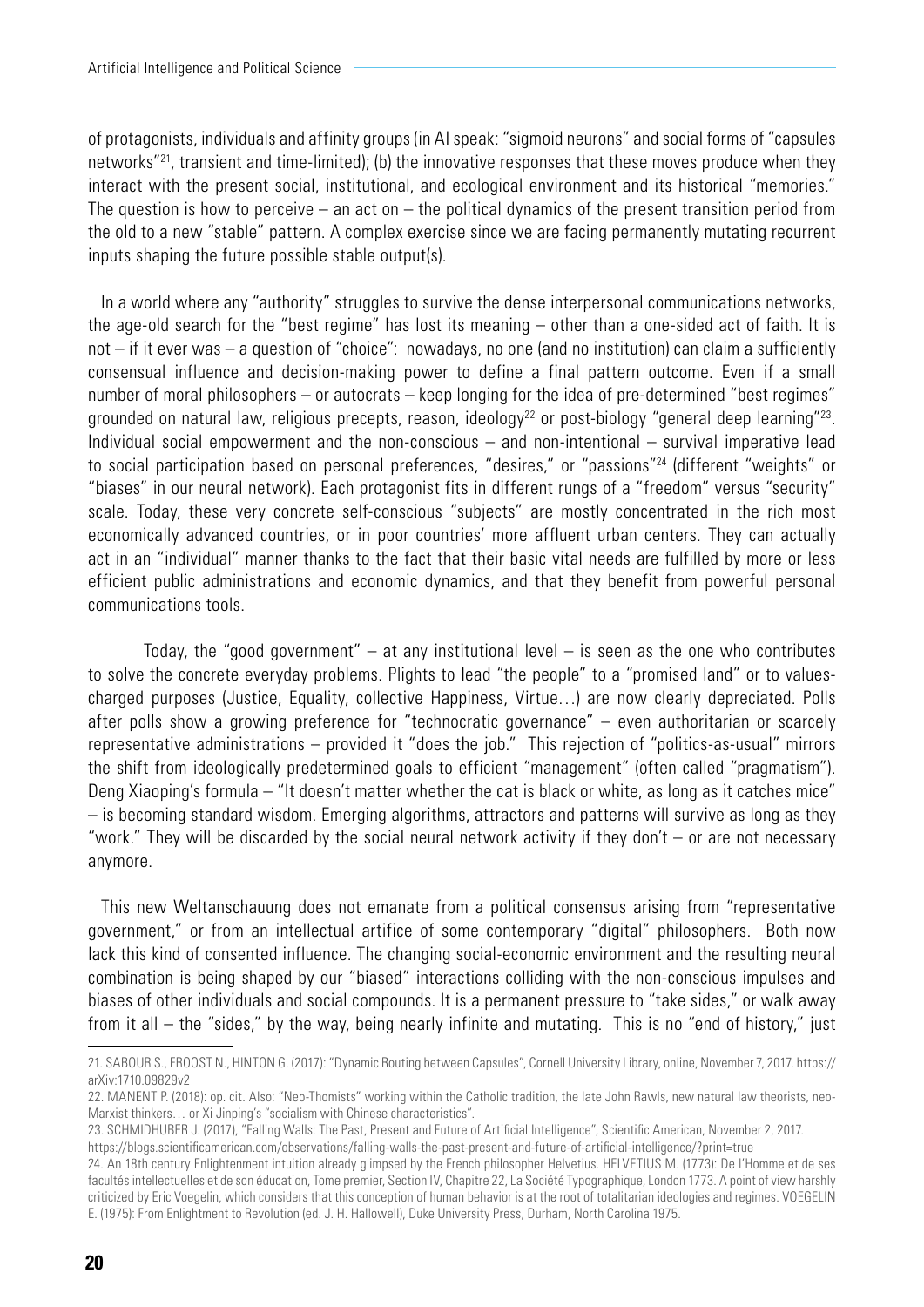another chapter of humanity's agonic reality and the struggle to control it through cooperation.

No doubt, the putative future "stable" pattern(s) could very well function far from what today's democrats and freedom-lovers wish, but also far from what neo-authoritarians think they can deliver. New trends of political and moral philosophy will have to emerge in order to substantiate the socially shared mental "glue" of an eventual new pattern. Meanwhile, our diverse age-old traditions are still active as inputs to the present functioning of our integrated neural societies. Their interactions with the outputs/inputs of contemporary realities are shaping – in a non-linear way – our personal and social understanding of our "tobe" political organizations and institutions that would set the "rules of the game" (or "social algorithms") of our personal and group behaviors (allegiances, hierarchies, identities…).

#### **The Guarantor of Last Resort Dilemma**

The unpredictable outcomes that will define a new political "pattern" do not depend on "political will." "Will" is the individual capacity of each "actor" – powerful or not – to follow a specific behavior, which supposes different degrees of courage, resilience, clarity, shrewdness, moderation… It means a willingness to take risks that, ultimately, could threaten the individual's survival lato sensu. This aporia – to risk one's survival in order to survive – is one of the main dynamics that creates "newness." However, if imposing a "common good" is now a delusion, who – or what – can assume the ineludible responsibility for preserving common security, which is the cornerstone of any social process? The equation is simple: no civil peace without basic consensual rules, and no rules without enforcement. Yet, if political legitimacy is on the wane, who dictates the rules and who owns the monopoly of the "legitimate use of force"? Another aporia: to defend a society's "order" by the use of force, one has to possess the authority – and means – to ignore and to step outside the rules and legal order. "Sovereign is he who decides on the exception."25

The problem – as we already mentioned – is that the emerging socio-economic patterns "disintermediate" the national government's power to manage its constituency. The model of the industrial era nationstate rested on the use of official statistics apparatus and sociological definitions to distribute citizens into "categories," which would discriminate "deviant" from "normal" – or "average" – behavior. In addition, top-down "law and order" interventions were conducted in the name of the "public interest." Nowadays, as a result of digital technologies, the focus is on each individual's "footprints" left all over social networks, smartphones, GPS tracking, credit card consumption, CTV, Internet activity, etc. In an increasingly personalized consumer-driven – and single citizen-driven – social system, the priority is the constant monitoring of individual conduct. Exit pre-defined "categories." This new ocean of ever-changing personal choices can be tracked and analyzed by potent AI algorithms that "mine" humongous databases. Identification of patterns of conduct is becoming the main technological tool for anticipating each person's inclinations and for suggesting a personalized and continuous flow of consumer choices, life styles, and even political ideas. The giant companies of the "new economy" know that it is not about what people say or think, but how people act.

<sup>25.</sup> The famous first sentence of Carl Schmitt's 1922 essay Politische Theologie. An insight that can be applied to the United States' role as a last resort guarantor of the post-WWII Western "liberal order". See SCHMITT C. (2005): Political Theology: Four Chapters on the Concept of Sovereignty (translation), The University of Chicago Press, Chicago 2005.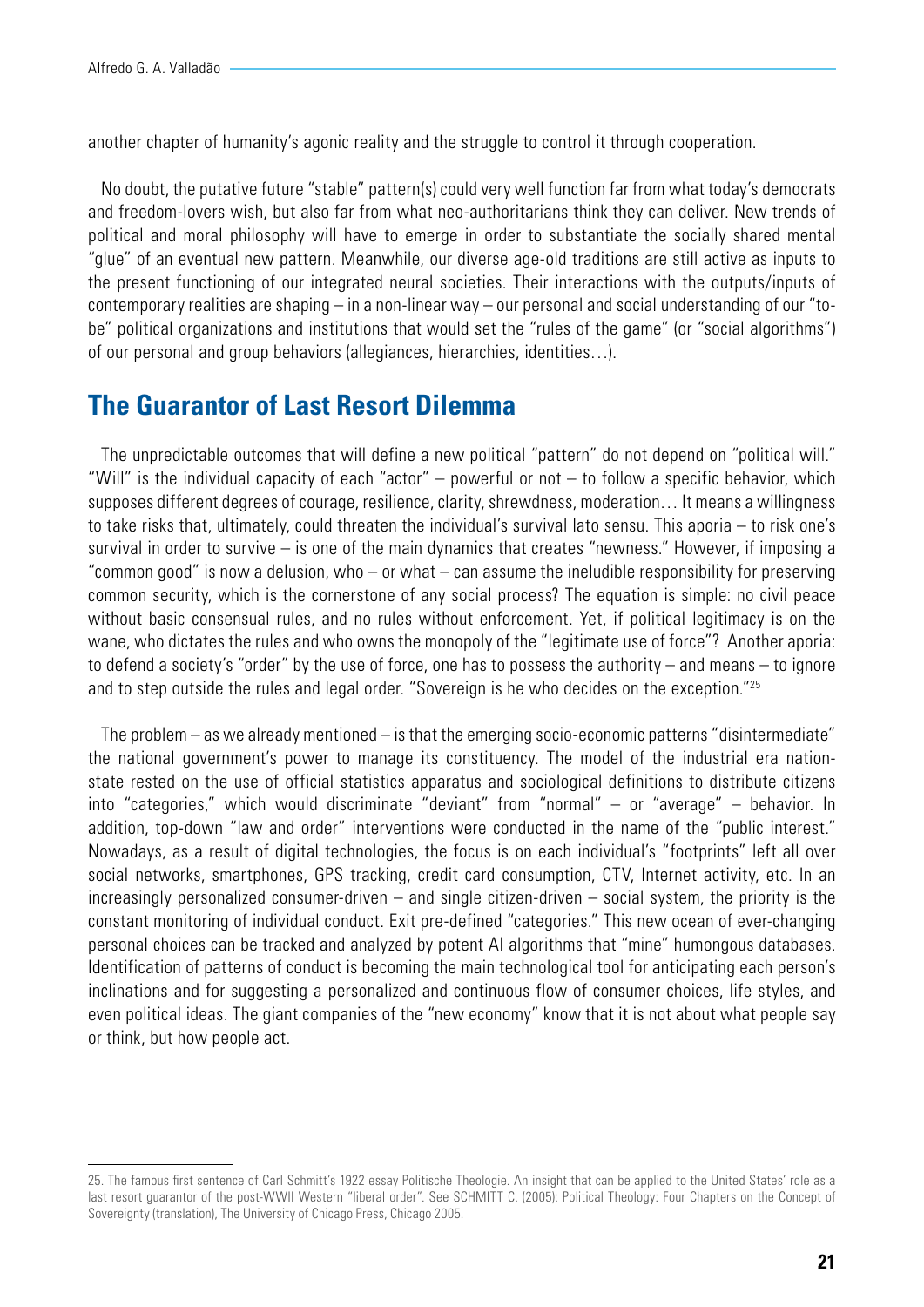A socio-political organization congruent with this new reality can be either totalitarian or freedom loving:

*"My thesis, to put it bluntly, is that from late Neolithic times in the Near East, right down to our own day, two technologies have recurrently existed side by side: one authoritarian, the other democratic, the first system-centered, immensely powerful, but inherently unstable, the other man-centered, relatively weak, but resourceful and durable".*

*Lewis Munford (1964)26*

The territorial Nation-State – Fordism's political offshoot – was the "Sovereign" that took over the role of "guarantor of last resort." Totalitarian "Party-States," authoritarian populism, representative democracy and all other avatars of this mode of government are all driven by small or large self-characterized "enlightened" elites. Their legitimacy is derived from vertical forms of management and control of "representable" social categories: defense and police forces, political parties, cultural establishments, and the whole hierarchy of public institutions and administrations with their armies of public servants. Granted: accountability, responsibility, rule of law, alternation in power positions, and respect for basic individual and collective rights and freedoms make the difference between "system-centered" and "man-centered" political "technologies."

Now, the Nation-State is losing fast its monopoly of the official statistical classification of its citizenship to "non-national" and private "masters of the algorithms"<sup>27</sup>, social media, and even Internet-savvy authoritarian foreign governments. As "national" mass categories fragment, the task of sustaining a majority consensus – even for a limited timeframe – has turned into an uphill battle. True, many people still yearn for some form of common "belonging," and "identity politics" are on the rise – never mind their endless multiplicity. But their priority is "solutions" to their problems "right now," and not "dreams" of a utopian common good. Sure, every social compound needs some form of symbolic narrative. During the industrial age, broadly worded proposed solutions were embedded in powerful narratives. However, in the digital era, narratives will have to take shape and be embedded in a constant flow of specific solutions.

Are new times breeding a new model of political authority? A social non-political super-Algorithm, capable of strategic thinking that would take care of people's lives? A new sort of "sovereign" that is omniscient and impartial enough to be accepted by its "digital subjects" as a legitimate authority and guarantor of last resort? This "end of Enlightenment" society <sup>28</sup> would still be confronted with the millennium-old dilemma: how to enforce the "decisions" – or "proposals" – of this AI "stranger-King"29. A perfect totalitarian system could automatically "disconnect" rebels or deviants (China is trying hard with its policy of "social credits"), but ultimately, implementation needs traditional "hard power" decisions – the threat of undifferentiated and arbitrary cruelty against life and property. Quis custodiet ipsos custodes?<sup>30</sup> (Who will guard the guards themselves?).

True, universal interconnection is also encouraging new ways of social organization that enhances individual

<sup>26.</sup> MUNFORD L. (1964): "Authoritarian and Democratic Technics" – Technology and Culture Vol 5, n° 1, Winter 1964. John Hopkins University Press, Washington DC.

<sup>27.</sup> VALLADÃO, A. G. A. (2014): op. cit.

<sup>28.</sup> KISSINGER H. (2018): "How the Enlightenment Ends", The Atlantic, June 2018.

https://www.theatlantic.com/magazine/archive/2018/06/henry-kissinger-ai-could-mean-the-end-of-human-history/559124/

<sup>29.</sup> GRAEBER D. & SAHLINS M. (2017): Introduction "Theses on kingship", On Kings, University of Chicago Press, Chicago 2017.

<sup>30.</sup> JUVENAL: Satires VI, lines 347-348.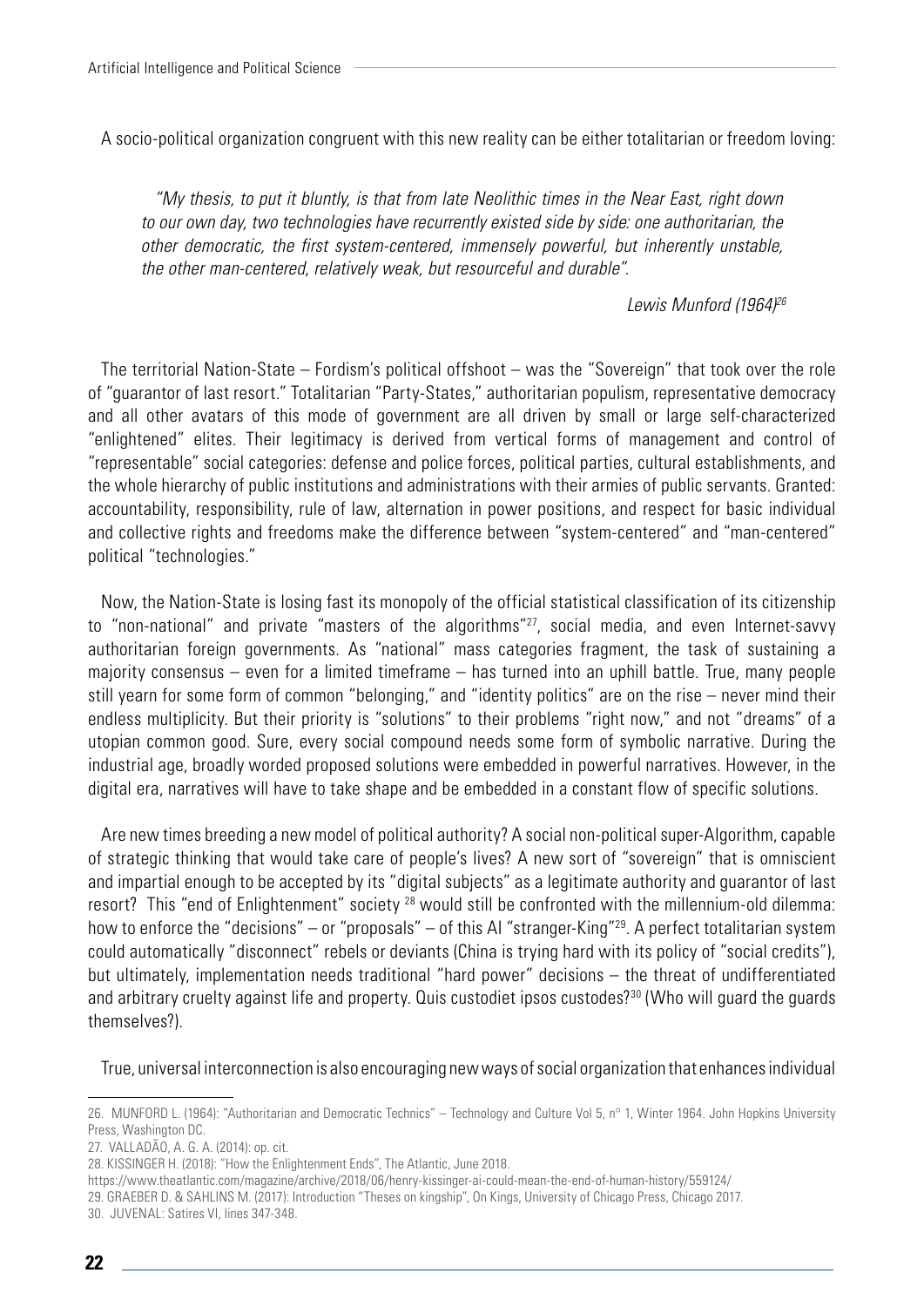freedoms: the use of information platforms to develop crowdsourcing, unrestrained circulation of ideas and knowledge, cross-border communities and the "sharing economy". Perhaps, "democratic" solutions – like the "start-up politics" tried in France – can avoid the twin AI pitfalls of techno-totalitarianism or "liberal paternalism"31. But those who strive for individual freedoms will still have to solve the old fundamental question: how to protect (also physically) the process of putting together freedom-based societies? An exciting challenge for today's young generations.

#### **Conclusion**

An army of ambitious – or mad – social scientists, with huge numbers of super quantum computers at their disposal, could dream of modeling the whole political history of humankind, from the Paleolithic to present days. Results, obtained through trial-and-error iterations, are theoretically possible. After all, they would be dealing with the past: all the "weights" or "biases" (known or still discoverable), the whole list of "attractors" and their "basins," the known succession of "newness" and "stable" patterns. Still, maybe they would be able to "see" patterns of new behaviors; but they couldn't predict neither "newness" nor future "stable patterns". Whatever its granularity and degrees of dynamic interconnections, a model remains an "abstraction" of concrete reality. Social scientists are human beings. They struggle with their own personal and collective biases, which always "inform" their choices of pertinent "attractors" and "sub-patterns."

Granted, this has always been the lot of any scientific endeavor. Nevertheless, it is worth keeping in mind, in a time when AI-systems engineers are aiming for total "objectivity" by eliminating the personal character of human cognition<sup>32</sup>. In order to build a recurrent neural network prototype, social scientists cannot avoid defining an initial "evolving set of goals" (long-term goals equivalent to our RNN "stable goals"). That preliminary step is essential in order to avoid chaotic iterations with no "meaning." Thus, the "encoding" of the model will inevitably reflect political, social and individual references and preferences. It means, concretely, that an array of RNN models will be running in parallel or in competition. Moreover, the functioning of each of these intellectual networks will be "attracted" by the postulated long-term goals of each individual or research group. Their final outputs will always remain a work-in-progress, but the interaction of all these RNN patterns could produce a dynamic "super-pattern" – a more consensual vision on how to "modelize" contemporary and evolving political history.

Obviously, nothing guarantees that this kind of Political Science super-pattern will emerge, or that it will match reality. And no one can predict what will be the impact of this scientific activity and discoveries on real world concrete iteration mechanisms. Nobody is "outside" with a "God's eye." In addition, the idea of an outwardly "Intelligence" that commands humankind and each person's behavior is just an estimable source of very much needed solace. Yet, maybe the concept of human history as an AI-driven recurrent neuralnetwork would be a contribution for seeking new horizons in Political Science research. An experimental way to go beyond the tired and pessimistic reiteration of the discipline's classical assumptions and debates. OK, this is not "solutionatics," but nowadays dreams of predetermined solutions have vanished.

As Medieval "natural" astrologers very well knew:

*Astra inclinant, non necessitant – Stars incline; they do not determine*

*Pseudo-Ptolemy (Centiloquium)*

<sup>31.</sup> HELBING D. et al. (2017): op. cit.

<sup>32.</sup> KISSINGER H. (2018): op. cit.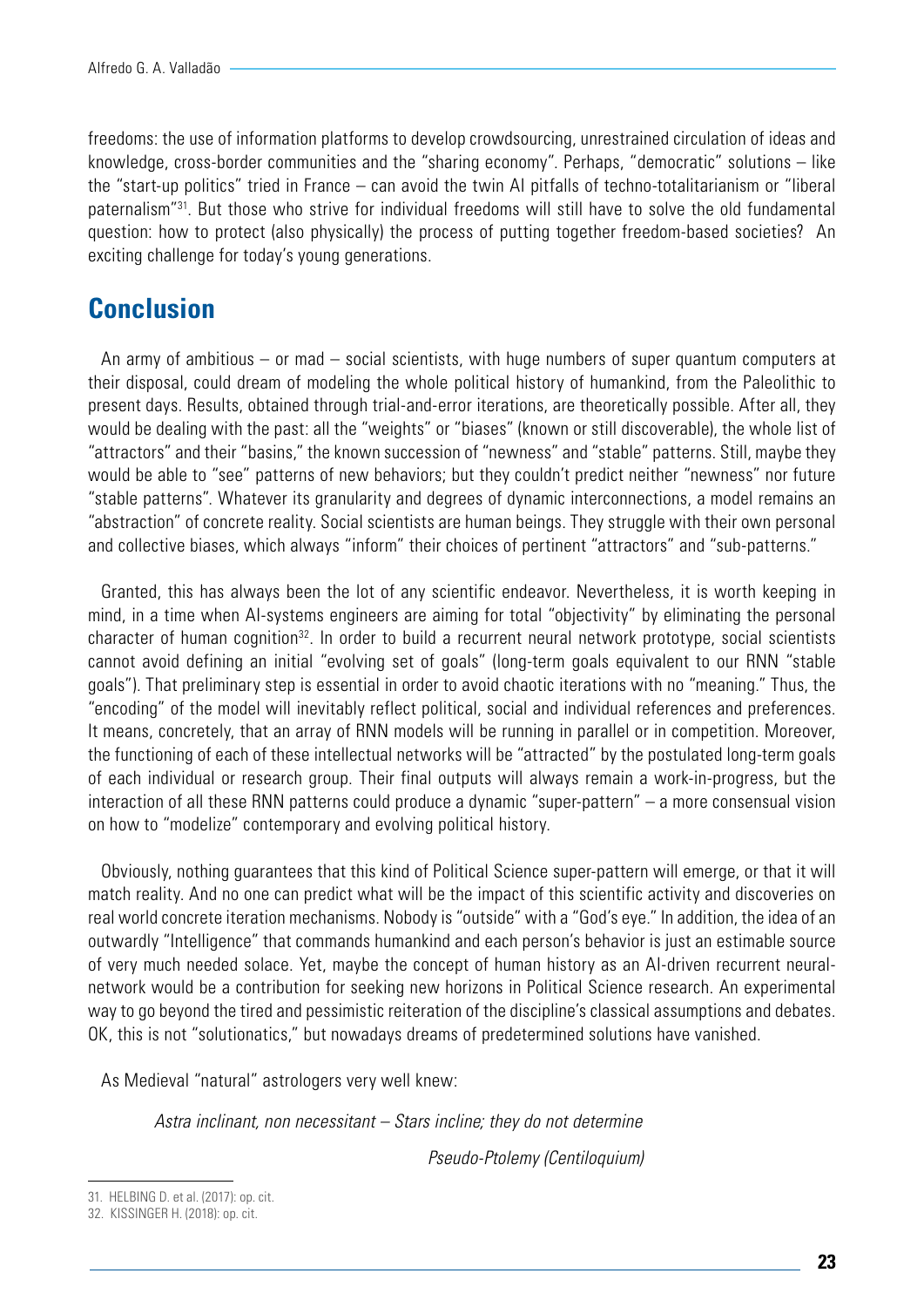#### **References**

APPADURAÏ A. (2018), "The ghost of Schumpeter: failure, risk and innovation in the digital age", conference at Sciences Po Paris, March 29, 2018.

https://www.sciencespo.fr/evenements/?event=the-ghost-of-schumpeter-failure-risk-and-innovation-inthe-digital-era

ATLAN H. (1998), "Intentional self-organization. Emergence and reduction. Towards a physical theory of intentionality", Thesis Eleven 52:5-34, Sage, Stockholm 1998;

ATLAN H. & LOUZON Y. (2010): "Emergence of Intentional Procedures in Self-Organizing Neural Networks", In: Carsetti A. (ed.), Causality, Meaningful Complexity and Embodied Cognition, Theory and Decision Library A 46, Springer Sciences+Business Media B.V., 2010.

BRYNJOLSSON E. & McAFEE A. (2014): The Second Machine Age, W. W. Norton & Company, New York, USA.

BRYNJOLSSON E. (2018): "Machine learning will be the engine of global growth", Opinion, Financial Times, July 26, 2018.

CHEN S. (2018): "Artificial intelligence, immune to fear or favor, is helping to make China's foreign policy", South China Morning Post, July 13, 2018.

https://m.scmp.com/news/china/society/article/2157223/artificial-intelligence-immune-fear-or-favourhelping-make-chinas

GRAEBER D. & SAHLINS M. (2017): Introduction "Theses on kingship", On Kings, University of Chicago Press, Chicago 2017.

HABERMAS J. (1999): Moral Consciousness and Communicative Action, MIT Press, Cambridge Mass. 1999.

HELBING D. et al. (2017): "Will Democracy Survive Big Data and Artificial Intelligence?", Scientific American Magazine, February 25, 2017.

HELVETIUS M. (1773): De l'Homme et de ses facultés intellectuelles et de son éducation, Tome premier, Section IV, Chapitre 22, La Société Typographique, London 1773.

JUVENAL: Satires VI, lines 347-348.

KISSINGER H. (2018): "How the Enlightenment Ends", The Atlantic, June 2018. https://www.theatlantic.com/magazine/archive/2018/06/henry-kissinger-ai-could-mean-the-end-ofhuman-history/559124/

LOUZON Y. & ATLAN H.(2007): "The emergence of goals in a self-organizing network: A non-mentalist model of intentional actions", Neural Networks, Volume 20, Issue 2, Elsevier March 2007.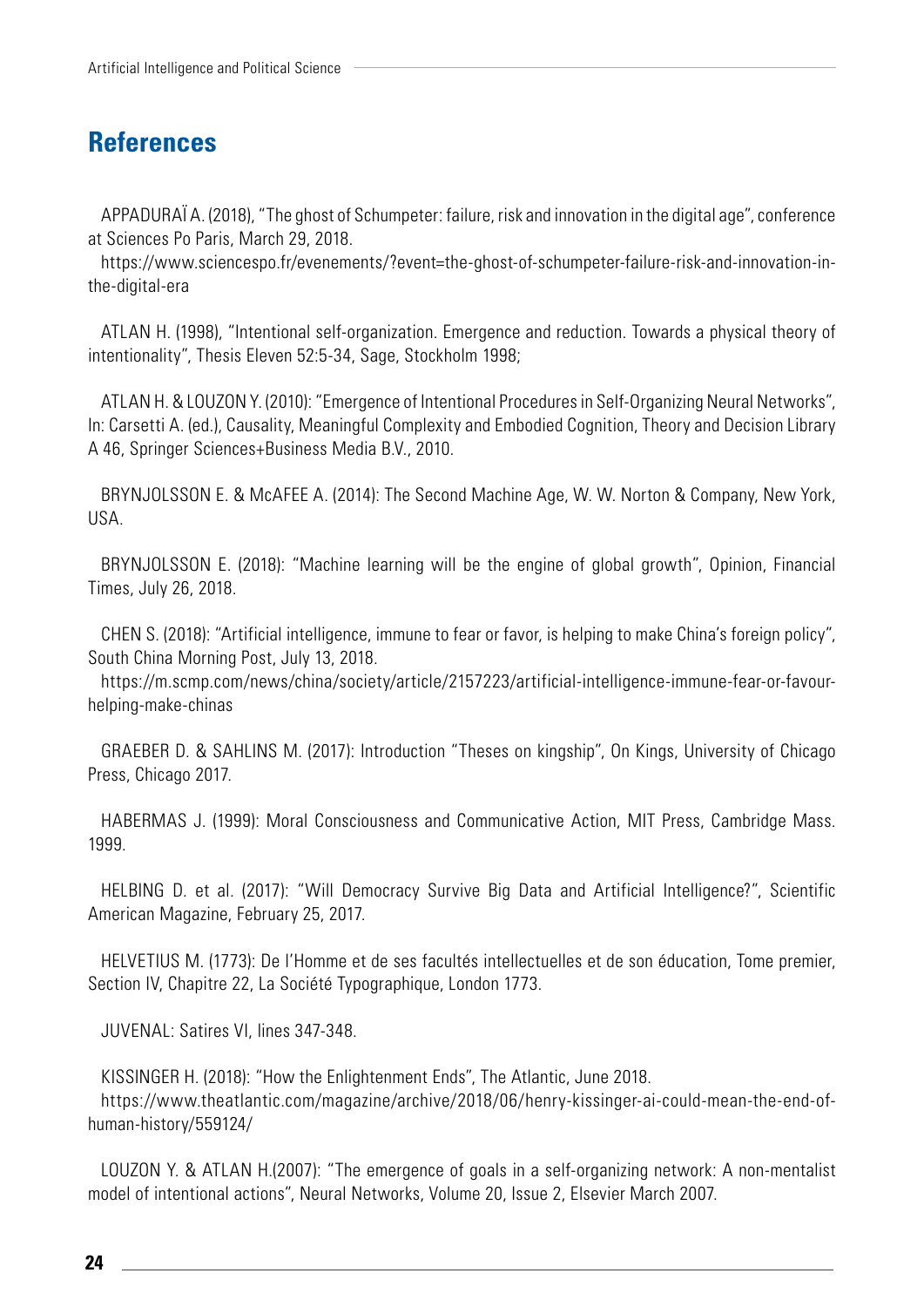MA A. (2018): "China has started ranking citizens with a creepy 'social credit' system — here's what you can do wrong, and the embarrassing, demeaning ways they can punish you", Business Insider France, April 8, 2018.

MANENT P. (2018): La loi naturelle et les droits de l'homme, Presses Universitaires de France (PUF), Paris, 2018.

MUNFORD L. (1964): "Authoritarian and Democratic Technics" – Technology and Culture Vol 5, n° 1, Winter 1964. John Hopkins University Press, Washington DC.

NIELSEN M. (2013): Neural Networks and Deep Learning. e-book, November 25th 2013. http:// neuralnetworksanddeeplearning.com/

ORTIZ-OSPINA E. & ROSER M. (2018) - "International Trade", published online at OurWorldInData.org. https://ourworldindata.org/international-trade

SABOUR S., FROOST N., HINTON G. (2017): "Dynamic Routing between Capsules", Cornell University Library, online, November 7, 2017. https://arXiv:1710.09829v2

SCHMIDHUBER J. (2017), "Falling Walls: The Past, Present and Future of Artificial Intelligence", Scientific American, November 2, 2017.

https://blogs.scientificamerican.com/observations/falling-walls-the-past-present-and-future-ofartificial-intelligence/?print=true

SCHMITT C. (2005): Political Theology: Four Chapters on the Concept of Sovereignty (translation), The University of Chicago Press, Chicago 2005. (First published in 1922)

SPENGLER, O (1991).: The Decline of the West, Oxford University Press, US, 1991. (First published in 1918).

VALLADÃO, A. G. A. (2014): "Masters of the Algorithms. The Geopolitics of the New Digital Economy from Ford to Google, Wider Atlantic Paper Series, The German Marshall Fund of the United States, Washington, 2014.

www.gmfus.org/wp-content/blogs.dir/1/files\_mf/1399061479Valladao\_MastersoftheAlgorithms\_ Apr14\_web.pdf

VALLADÃO A. G. A. (2016), "Climbing the Global Digital Ladder – Latin America's Inescapable Trial", Policy Paper PP-16/09, OCP Policy Center, June 2016.

VOEGELIN E. (1975): From Enlightment to Revolution (ed. J. H. Hallowell), Duke University Press, Durham, North Carolina 1975.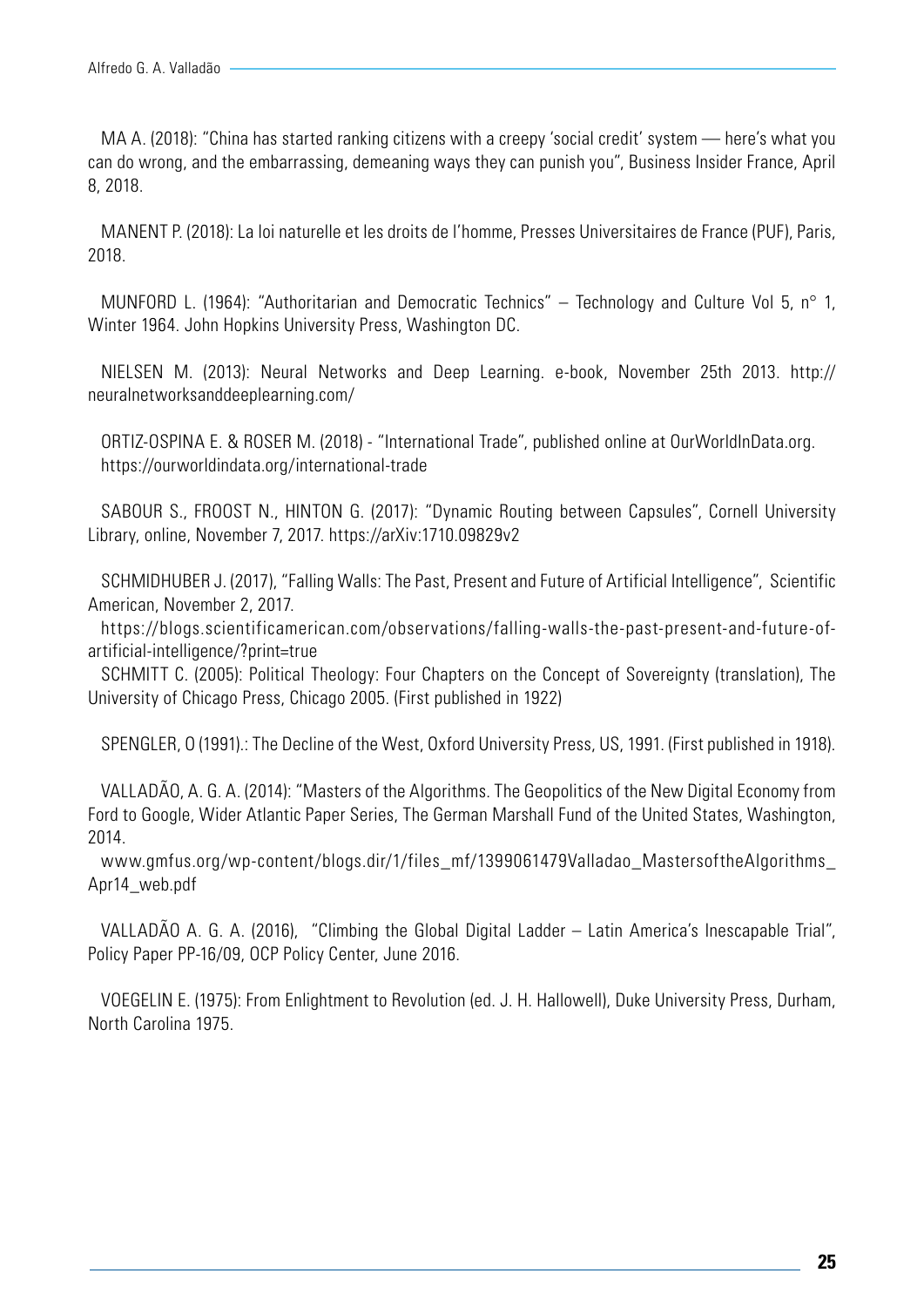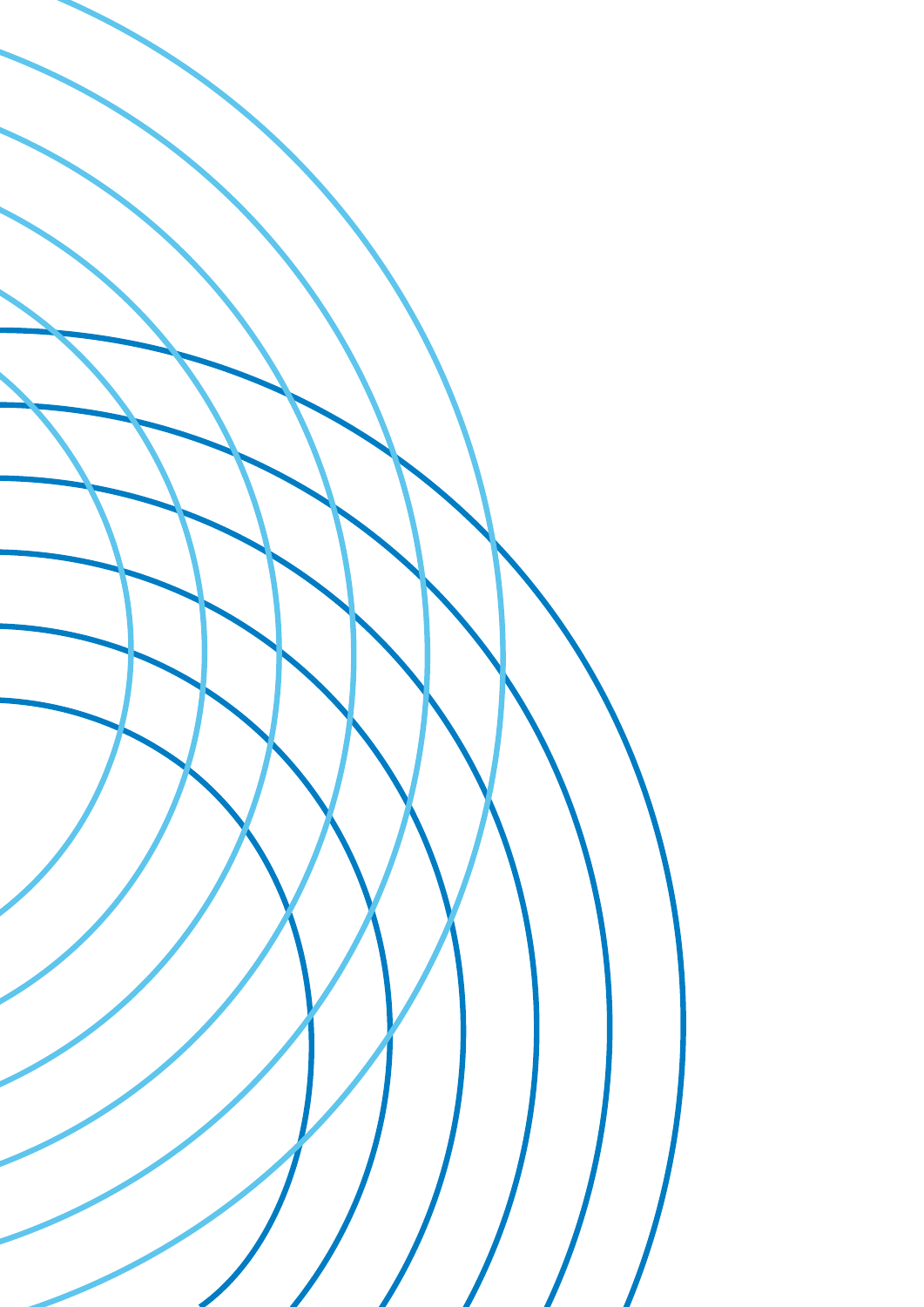